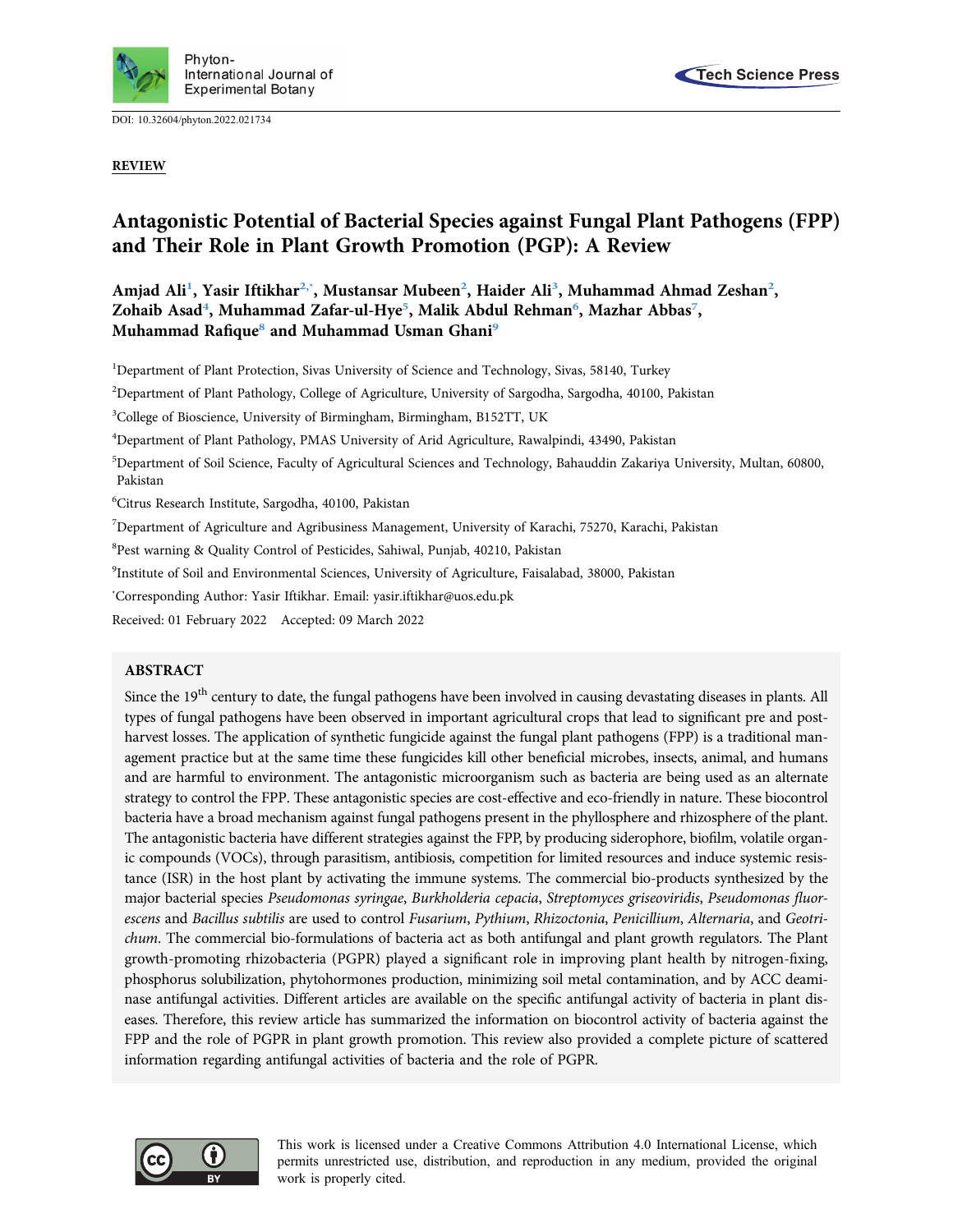# **KEYWORDS**

Fungi; plant pathogens; synthetic fungicide; antagonism; bio-products; PGPR

#### 1 Introduction

Bacterial species associated with the phyllo-sphere and rhizosphere soil of plants may have valuable effects on plant health by providing essential plant beneficial nutrients and Plant Growth Promoters (PGR) or by producing induction host resistance, siderophore, and antibiotics against plant pathogenic species of bacteria and fungi, respectively  $[1-3]$  $[1-3]$  $[1-3]$ . PGPR colonize the plant root to nourish the plant health. PGPR increase the nutrient supply to the plants and act as antagonist against plant pathogenic fungi at the same time [[4](#page-11-2)]. The Rhizobacteria also act as shield against abiotic stress in pulses [\[5\]](#page-11-3). Basically, bacteria are unicellular prokaryotic microorganisms with achlorophyllous properties and having an ambient environment. Bacteria as an antagonistic played a significant role by killing and suppressing the growth of other pathogenic harmful microorganisms especially fungi that cause diseases on important agricultural crops [\[6](#page-11-4)[,7\]](#page-11-5). The fungal pathogens cause severe infection on fruit, vegetable, and other cereal crops worldwide. The major fungal pathogens attacking fruits and vegetables are Fusarium, Botrytis, Penicillium, Rhizoctonia, Pythium, Ascochyta, Alternaria, Leptosphaeria, Blumeria graminis, *Melampsora lini,* and *Sclerotinia* [\[8](#page-11-6)–[10](#page-11-7)]. Biological control of these fungal pathogens is an alternative to synthetic fungicide. A broad range of microorganisms such as bacteria, fungi, nematodes are being used as biocontrol agents worldwide. These biocontrol agents not only retard the growth of pathogenic target microorganisms but also improve plant health by providing nutrients through mutualistic associations. Furthermore, the application of these biocontrol agents (BCAs) is cost-effective, eco-friendly, with some more features such as these do not contaminate the water, plant product, and soil [[11](#page-11-8)]. The BCAs, have different modes of action such as antibiosis, parasitism, competition, and induction of host plant resistance to control the target pathogens [\[3](#page-11-1)[,12](#page-11-9)]. This review highlights the bacteria as biocontrol against different plant pathogenic fungi. Both the gram-negative and gram-positive bacteria are significantly used as a BCAs [[13\]](#page-11-10). These biocontrol bacteria produced Siderophore and formed the biofilm against the many-targeted fungal pathogens of fruit crops [[14\]](#page-11-11). Bacterial species used as antagonists belong to genera Bacillus, Pseudomonas, Rhizobium, Stenotrophomonas, Pantoea, and Paenibacillus. The antagonistic bacteria Bacillus amyloliquefaciens is being used to control the fungal pathogen Botryosphaeria dothidea, causative agent of apple ring rot [[15\]](#page-12-0). The biocontrol bacteria retard the growth of fungal pathogens both in-vivo and in-vitro by producing antifungal activities. The antifungal activities of Pseudomonas synxantha against stone fruit fungal pathogens Monilinia fructigena and M. fructicola cause brown rot [[16](#page-12-1)]. These bacteria also compete with target fungal pathogens for nutrients and space on fruit surfaces. Bio-commercial products prepared from bacterial species are being used to control many fungal and bacterial pathogens. A commercially available product Avogreen<sup>®</sup> was synthesized by *Bacillus subtilis* against a major Avocado plant disease Cercospora spot in South Africa [[17\]](#page-12-2). Three bacterial biocommercial products named Bio-Save® (10LP, 11LP, Blight-Ban® A506) were also synthesized by using *Pseudomonas* spp. against plant pathogenic fungal and bacterial species. Bio-Save 10LP<sup>®</sup> and 11LP<sup>®</sup> prepared from P. syringae strains ESC-10 and ESC-11 applied against pathogenic fungal storage pathogens of pome, potato, and citrus fruits, but the product Blight-Ban A506 used against bacterial diseases of apple and pear tree  $[18]$  $[18]$ . P. syringae strain ESC-10 and 11 was effective to control the Helminthosporium solani (Silver scurf of potato) and similarly, Fusarium spp. (Dry rot of potato) was controlled by the bio-commercial products Bio-Save 10LP<sup>®</sup> and Bio-Save 11 LP<sup>®</sup> [[19\]](#page-12-4). Plant growthpromoting rhizobacteria (PGPR) are very prominent and important bacteria present in the rhizosphere. These bacteria have a vital role in plant growth promotion and to enhance soil fertility. These bacteria are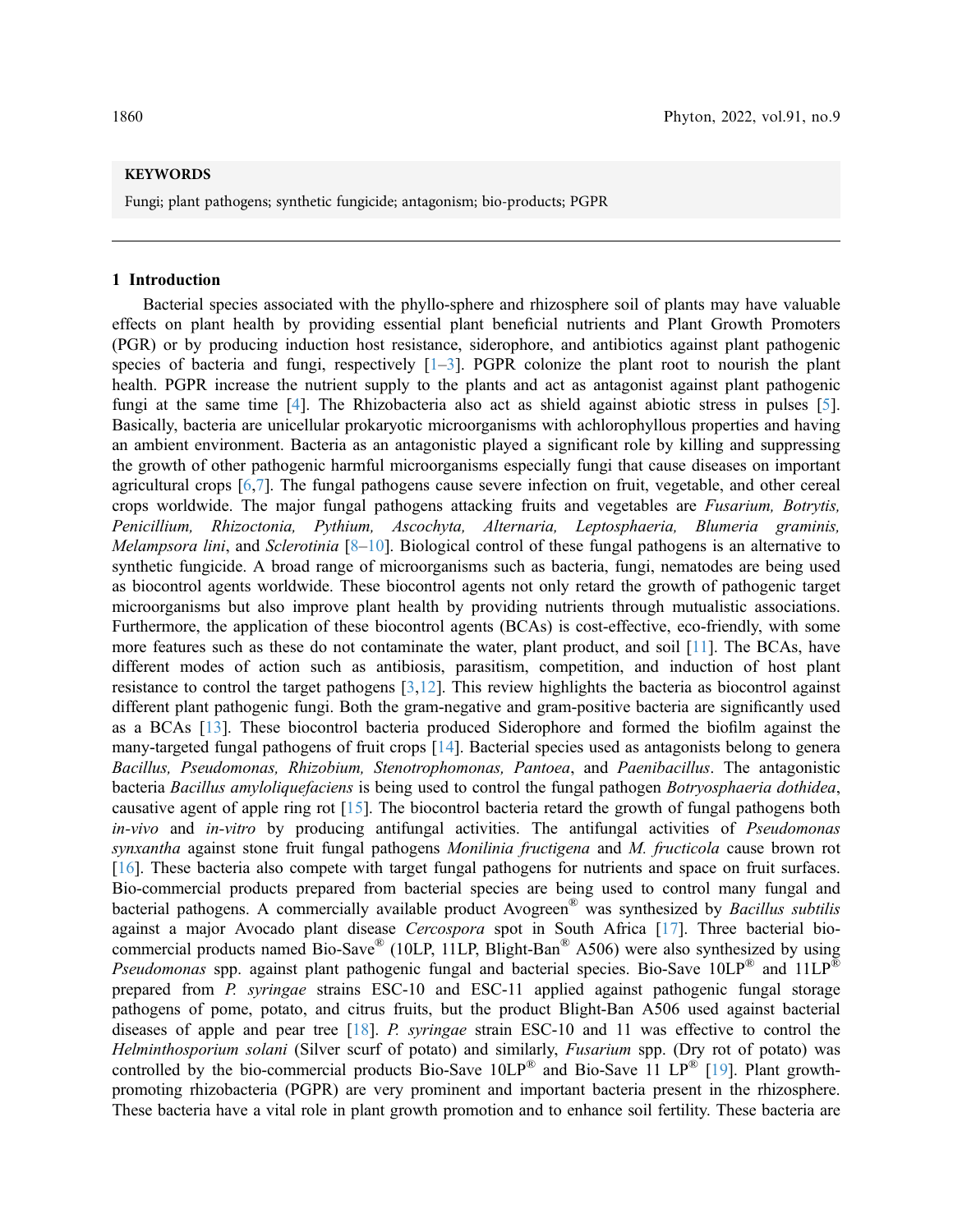also beneficial in heavy metal stress, salinity, drought and nutrient deficiency [[4](#page-11-2)]. These PGPR improve plant health to combat plant diseases.

# 2 Control of FPP by Using Antagonistic Bacterial Species

The demand of the population for food is increasing day by day with the increase in population of the world. Every day, the scientist, researchers tried to develop new varieties for the production of high yield but after a few years, each variety becomes susceptible against various pathogens. However, various pathogenic microbes (fungi, fungi-like organisms, prokaryotes, nematodes, viruses, and virus-like pathogens) contaminate the food and are responsible for decreasing the value for human consumption [\[20](#page-12-5),[21\]](#page-12-6). At the early and later stages of the crop, the soil-borne fungal pathogens attack and kill the seedlings and plants. Different species of Fusarium, Rhizoctonia, Pythium, Phytophthora, Rhizoctonia [[22,](#page-12-7)[23](#page-12-8)] Botrytis, Penicillium, Alternaria, Aspergillus, Ascochyta, and Colletotrichum are examples of soil borne pathogens at different stages of host plants [[24](#page-12-9)–[26\]](#page-12-10). Biological control of these pathogenic microbes is necessary to control the pathogens because the biocontrol agents are cost-effective and eco-friendly [\[27,](#page-12-11)[28\]](#page-12-12). Different bacterial species act as antagonists against FPPs [\(Table 1\)](#page-2-0).

<span id="page-2-0"></span>

| Bacteria (Strains)                                                        | Disease                      | Pathogen                                                | Host plant        | References         |
|---------------------------------------------------------------------------|------------------------------|---------------------------------------------------------|-------------------|--------------------|
| Rahnella aquatilis (B16C),<br>P. fluorescens (B8P)                        | Root rot                     | Fusarium solani                                         | Faba bean         | [29]               |
| Streptomyces spp.                                                         | Rice blast                   | Magnaporthe<br>oryzae                                   | Rice              | $\lceil 30 \rceil$ |
| P. protegens (MP12)                                                       | <i>Botrytis</i><br>bunch rot | B. cinerea                                              | Grapevine         | $\lceil 31 \rceil$ |
| <b>B.</b> mycoides<br>B. amyloliquefaciens<br>Pseudomonas spp.            | Post-harvest<br>disease      | C. gloeosporioides Avocado<br>F. solani<br>P. cinnamomi |                   | $\lceil 32 \rceil$ |
| Bacillus spp.<br>Pseudomonas spp.                                         | Sudden wilt<br>disease       | <i>Fusarium</i> and<br>Alternaria spp.                  | Tobacco           | $\lceil 33 \rceil$ |
| B. subtilis (B1)                                                          | Wood<br>decaying             | Lasiodiplodia<br>theobromae                             | Rubber tree       | $\lceil 34 \rceil$ |
| <i>Bacillus</i> and <i>Pseudomonas</i> spp.                               | Gray mould                   | B. cinerea                                              | Table grapes [35] |                    |
| B. amyloliquefaciens<br>Stenotrophomonas rhizophila<br><b>B.</b> subtilis | Anthracnose                  | C. gloeosporioides                                      | Mango             | $\lceil 36 \rceil$ |
| Bacillus, Micrococcus, Staphylococcus<br>and Pseudomonas spp.             | Rotting                      | B. cinerea<br>P. expansum<br>A. uvarum                  | Grapes            | $\left[37\right]$  |
| B. amyloliquefaciens (BA17)                                               | Gray mold                    | B. cinerea                                              | Green bean        | $\lceil 38 \rceil$ |

Table 1: Antifungal activity of bacteria against FPPs

## 3 Biocontrol Potential of Lactic Acid Bacteria against the FPP

Lactic acid bacteria (LAB) are gram-positive bacteria with some salient features such as nonsporulation, fastidious, rod shape, and catalase-negative. Due to safe food bio-preservation status, the LAB was used as a biocontrol agent against many fungal and bacterial pathogens [\[39](#page-13-0)]. In food industries,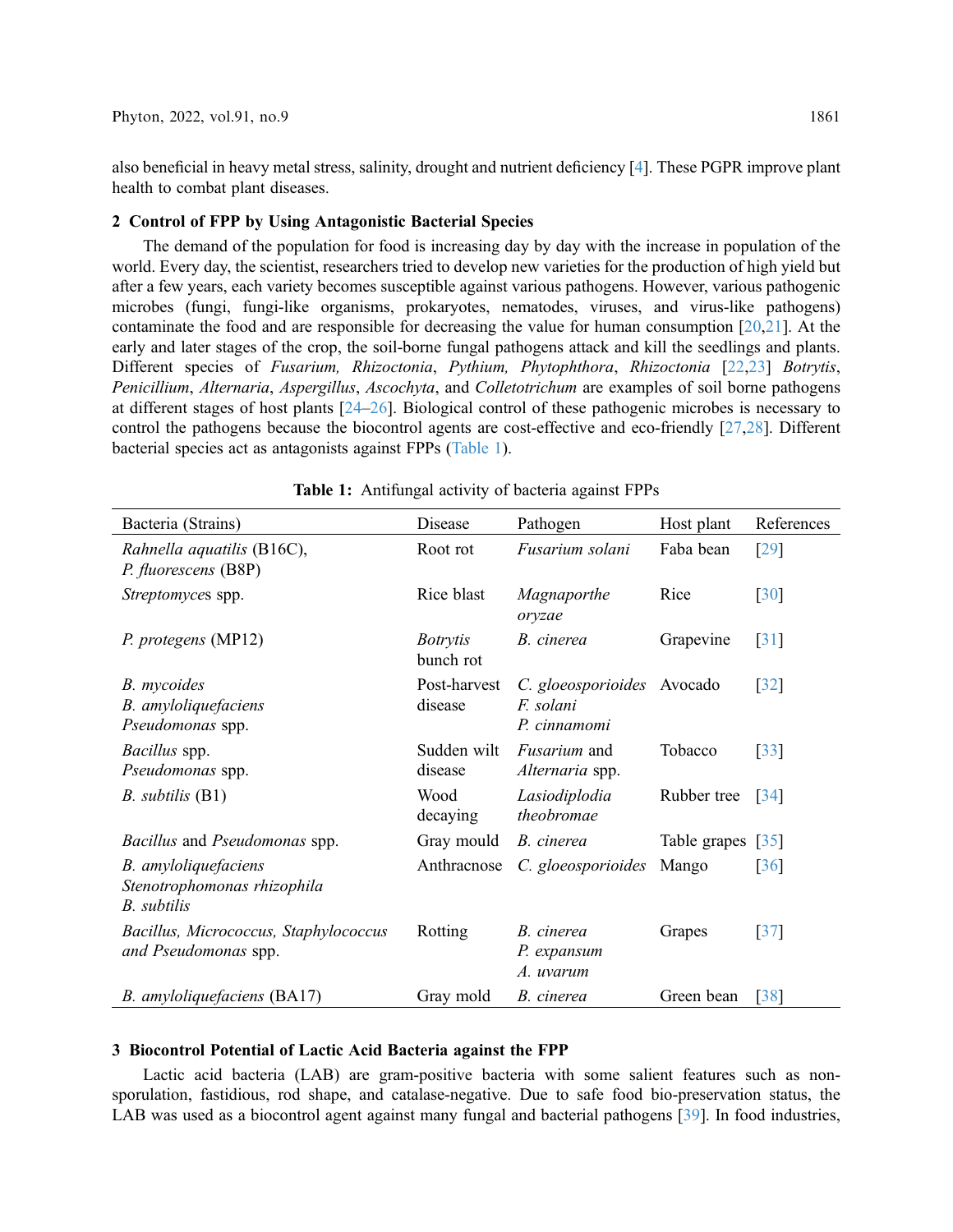LAB produced anti-microbial compounds (e.g., anti-fungal and anti-bacterial) for the preservation of food during packaging and storing. Various types of antifungal compounds [Proteinaceous, Lactic acid, 4 hydroxyphenyl acetic acid, Benzoic acid, Pitocin TV35b, Sodium acetate, cyclo (Phe-OH-Pro, Mevalonolactone, Phenyl-lactate, Phenolic compound, Propionic acid, Diketopiperazines, and 2-hydroxy-4-methylpentanoic acid)] are produced by these bacteria to kill fungal pathogens. The antifungal activities of two Lactic acid bacteria named Plantarum UFG 121 and Plantarum UFG 108 have been observed against the fungal pathogens Aspergillus flavus, A. niger, P. chrysogenum, P. roqueforti, and F. culmorum [[40](#page-13-8)]. The LAB inhibited the growth of these fungal pathogens by producing different organic compounds. The antifungal compounds produced by LAB were isolated and reported from different sources such as; *Lactobacillus Plantarum* was reported from grass silage [\[41](#page-13-9)], isolated from a wax gourd [[42](#page-13-10)], and Pediococcus pentosaceus from maize [\[43](#page-13-11)]. The LAB strain 58 and 13 retarded the spore germination on fruit surface by  $P$ . expansum [\[44](#page-13-12)]. The LAB produced antifungal metabolites include cyclic dipeptides, biosurfactants, phenyl-lactic, and reuterin. The L. plantarum strain (LR14) inhibited the hyphal and spore germination of four fungi; A. niger, Mucor racemosus, Rhizopus stolonifer, and P. chrysanthemum by using antifungal peptides [\[45](#page-13-13)]. Post-harvest application by coating the grapes with Lactococcus. plantarum controlled the fruit decay by B. cinerea in storage [\[46](#page-13-14)]. PFL9 and PFR77 isolates of LAB inhibited the spore germination and delayed the infection caused by Alternaria alternata, Orynespora cassiicola, and Phomopsis varsoniana on pomegranate fruit [[20\]](#page-12-5). The four LAB named L. plantarum, L. paracasei, L. hilgardii and L. lactis retarded the growth of  $F$ . oxysporum and promoted the plant growth in tomato plant [\[47](#page-13-15)]. *In-vitro*, these LABs reduced the disease incidence from  $55-76\%$ indicating that LAB is a good biocontrol agent against soil-borne pathogenic fungi [\[48](#page-13-16)].

## 4 Mechanism of Action Used by Bacteria against Fungal Pathogenic Species

<span id="page-3-0"></span>Bacteria follow two major antagonistic modes of action (direct and indirect) against pathogenic fungi. During the direct mode of action, the bacteria parasitize the targeted pathogen through parasitism while during the indirect method the bacteria activate the systemic resistance of the host plant and also produce antibiotic substances to suppress the growth of opposite pathogens [\[13](#page-11-10)]. There are more antagonistic modes of action (Siderophore production, competition for nutrients and space, production of volatile organic compounds, biofilm formation on the fruit surface, and quorum sensing) applied by the bacteria to suppress the growth of FPP [\(Fig. 1](#page-3-0)).



Figure 1: Mechanism of bacteria against fungal plant pathogens

# 4.1 Siderophore Production

Micronutrients are essential elements for the development of any microorganism. Among all the micronutrients the iron  $(Fe^{2+})$  is very important for the growth of microorganisms. Bacteria utilize iron for energy purposes and body development. Iron is oxidized from  $Fe^{2+}$  to  $Fe^{3+}$  in the presence of water and oxygen [[2](#page-11-12)]. These complex molecules secluded during siderophore production, by using these molecules bacteria with functional categories, are: 1) Catolate phenate 2) Pyridoxines 3) Carboxylates and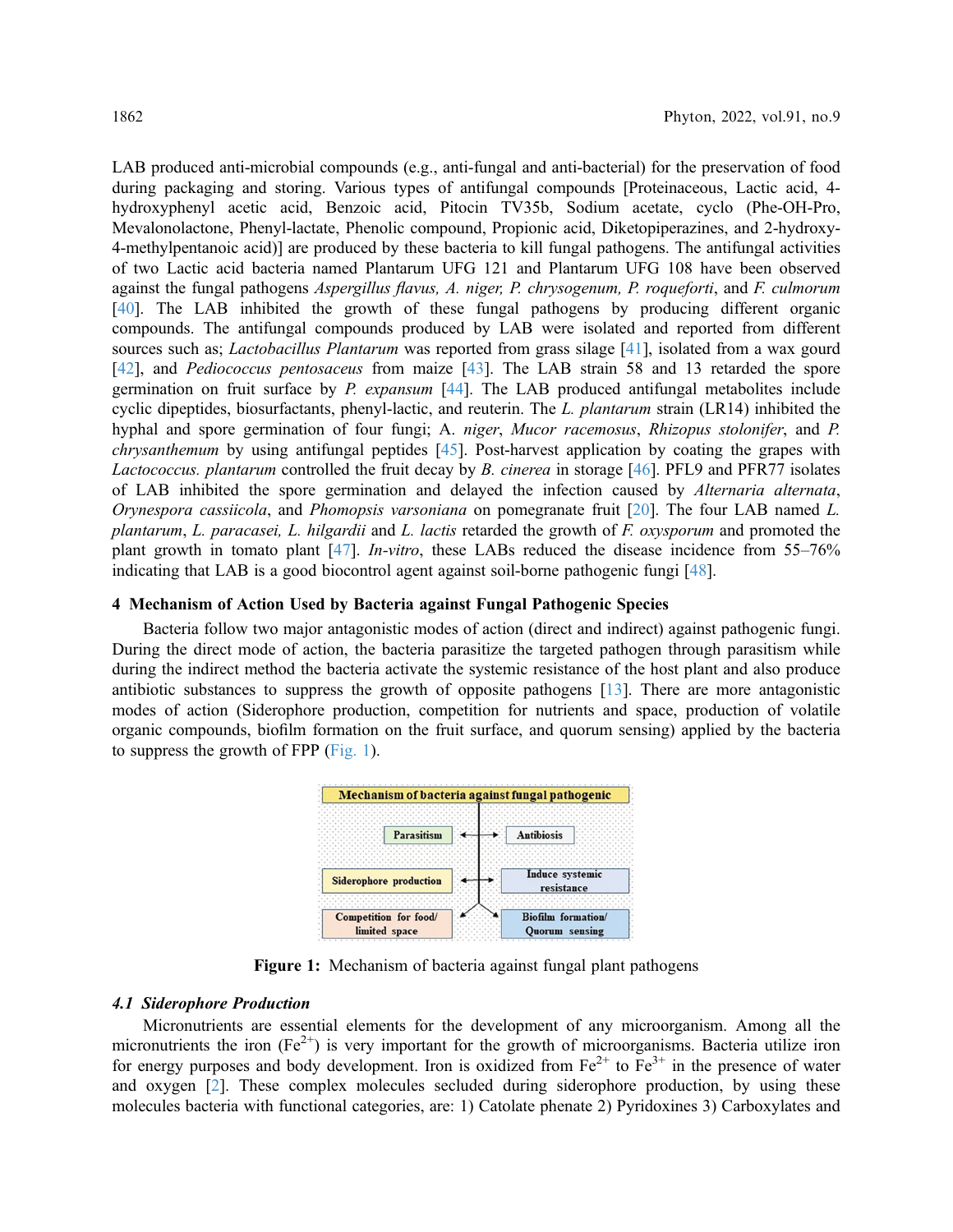4) Hydroxamates. The produced siderophore has the ability to inhibit the hyphal and mycelial growth of target pathogens in a medium plate and repel the pathogenic fungi from the host plant surface [[49\]](#page-14-0). Siderophore production by Pseudomonas aeruginosa FP6 was compared in two mediums (Succinate medium and King's B medium) [[50\]](#page-14-1). The siderophore production is high in succinate medium as compared to King's B medium. This siderophore production strain was also tested against two fungal pathogens of the chili plant Colletotrichum gloeosporioides and Rhizoctonia solani under controlled conditions. Siderophore production by *Pseudomonas* strains SPs9 inhibited the growth of F. oxysporum causing wilt in chili plant [\[51](#page-14-2)]. P. protegens MP12 had the ability to produce siderophore with antifungal activity against the fungal pathogen of grapevine B. cinerea [\[31](#page-12-15)].

## 4.2 Competition for Food and Limited Space

Biocontrol bacteria have the ability to (1) colonize in scratched fruit to ingest the food (Carbon source) for their existence, and (2) restrict the carbohydrates tendency for the target fungus by decreasing its germination rate and consequently reduce its invasion capability on the host surfaces [\[52](#page-14-3)]. An in-vitro study showed that in the presence of a biocontrol agent the fungal pathogen slowed down the utilization of sucrose, glucose, and fructose [[53\]](#page-14-4). Other bacterial species belonging to the genera Pseudomonas, Bacillus, and Pantoea also acted as a biocontrol agent against infectious fungi due to their colonization of all food resources under controlled conditions. In-vitro and in-vivo research was conducted to measure the incidence and severity of fungal pathogens on the bell pepper plant [\[54](#page-14-5)]. The biocontrol bacteria (Arthrobacter Pseudomonas spp.) was used to inhibit the growth of the fungal pathogens B. cinerea (cause of gray mold) and A. alternate (cause of Alternia rot on bell pepper). The biocontrol bacteria compete for nutrients with fungal pathogens on the fruit surface.

## 4.3 Parasitism

The biocontrol bacterial species secrete chitinases, glucanases, and protease enzymes for the degradation of the fungi cell wall [[3](#page-11-1)]. In a simple way, the cell wall degradation is impossible because of chitin present an insoluble form and designed by N-Acetyl glucosamine which is interlinked with β1-4 that provide support to the cell wall. In addition, β1-3 glucan is one of the essential components in which several other components were covalently associated and gave mechanical stability as well as integrity to the fungal cell wall. As antagonistic agents, the bacteria need diverse antifungal enzymes to degrade the cell wall of pathogenic fungi [[55\]](#page-14-6). Glucan is an antifungal enzyme which is secreted by a few antagonistic bacterial species to hydrolyze the glucans present in the fungal cell wall by two noteworthy mechanisms. In first, the bacteria secrete exo-1,3 glucanases that had the capability to hydrolyze the concerned glucans by successive integration of glucose particles with some non-reducer residues. Secondly, the bacteria secrete endo-1,3 glucanases [\[56](#page-14-7)[,57\]](#page-14-8). To breakdown the chitin of the fungal cell wall, the antagonistic bacteria secreted chitinases for the hydrolyzation of chitin. Non-splitting N-Acetyl glucosamines were found with β1,4 linkages by following these two mechanisms: 1) NAG residues successively segmented by exochitinase, and 2) aleatory sites concerned with polymer chain activated by the endo-chitinase. The species of Pseudomonas and Bacillus were found to be a good biocontrol agent by secreting antifungal enzymes against fungal pathogens. The antifungal activities of different Bacillus strains (EPP21, EPP32, EPP49, EPP65, EPP74, and EPP100) have been recorded against the fungal pathogens R. solani, S. rolfsii, and F. solani of the pearl millet plant [[58\]](#page-14-9). These antagonistic bacterial strains inhibited the growth of fungal targeted pathogens and also improved the plant health and provided systemic resistance by producing IAA. Bacillus safensis produced two antifungal compounds named iturin A2 and iturin A6 against the rice blast pathogen Magnaporthe oryzae. In dual culture plate, the iturin A2 inhibited the spore and hyphal germination of the mention fungal pathogen [[59\]](#page-14-10). B. subtilis strain (DZSY21) produced antifungal volatile compounds (2-Methylbutyric acid and isopentyl acetate) in-vitro that inhibited the mycelial growth and sporulation of the fungus Curvularia lunata causing brown leaf spot on maize [[60\]](#page-14-11).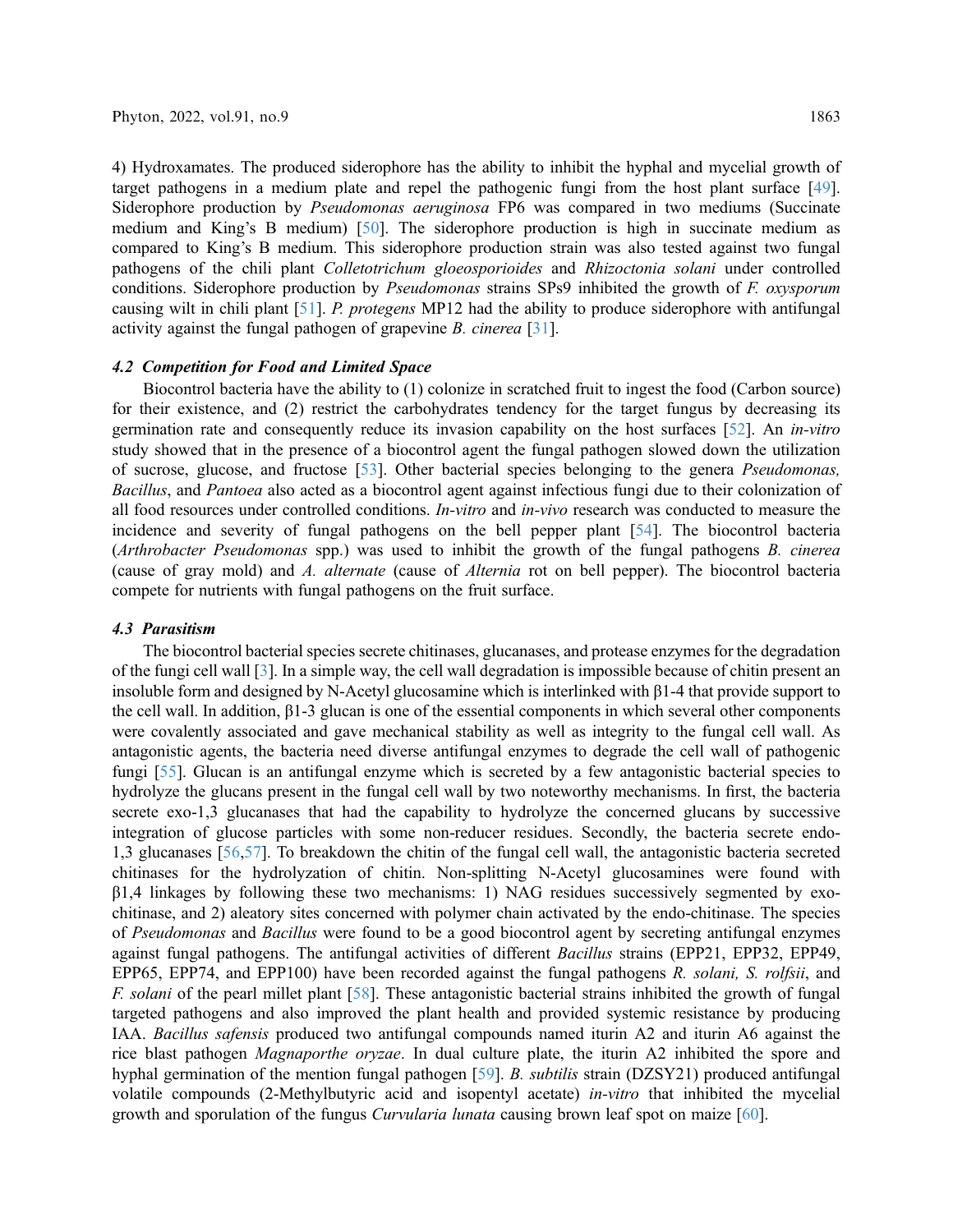## 4.4 Biofilm Formation and Quorum Sensing

Biofilm formation is an effective antimicrobial property of bacteria on fruit surface against pathogenic fungi. This biocontrol mechanism of bacterial species assists its adherence, colonization as well as multiplication on fruit lesions against target pathogens [[61](#page-14-12)]. Bacteria use it as a biocontrol agent forming micro-colonies around the lesion of fruits and protect them from harmful pathogens. The existence of these micro-colonies is measured by using the quorum sensing with concerned regulators (farnesol, phenethyl alcohol, and tyrosol) [[62,](#page-14-13)[63\]](#page-14-14). Through this quorum-sensing, the bacterial species interlink with each other and adapt themselves according to their environment during protection [[64\]](#page-14-15). However, the biocontrol mechanism of this biofilm formation by the bacteria is not fully understood. The biocontrol of F. oxysporum through the bacteria B. amyloliquefaciens strain W19 with OF (organic fertilizer) reduced the effect of the target fungal pathogen and formed a thick biofilm formation on the soil against the pathogen. The biofilm is formed by lipopeptide. On the fruit surface, the formation of bacteria microcolonies also competed for food and space. The species of the genus Bacillus as compared to other genera (Micrococcus, Brevibacillus, Pseudomonas, and Curtobacterium) had more antifungal antagonistic potential on grapes fruit surfaces against the fungal pathogens B. cinerea, P. expansum, and A. uvarum [[37](#page-13-6)]. Surfactin, an antifungal compound, produced by *Pseudomonas* and *Bacillus*, also formed biofilm against many fungal and other pathogenic microbes on the fruits and soil surfaces [[65\]](#page-14-16). Under controlled conditions, B. velezensis (QST713) triggered the surfactin and fengycin related genes (surFF and fenA) to control the fungal pathogen [\[66](#page-15-0)].

#### 4.5 Induced Systemic Resistance

Induction of host plant resistance can also be generated by antagonistic bacterial species against FPP through activating the different chemical and biochemical reactions (such as a change in protein profiling structure, change in tissue structure, and change in PR genes) inside the host plant [\[67\]](#page-15-1). Induce systemic resistance (ISR) produced by biocontrol bacteria activate the immune systems of the host plant that were triggered through the production of ROS (Reactive Oxygen Species) and by closing the stomata [[68\]](#page-15-2). An experiment conducted to control the black rot disease of grapes, caused by *Aspergillus* spp. through an ISR in grapes fruit [[69\]](#page-15-3). The application of B. subtilis OTPB1 induced systemic resistance against A. solani and P. infactent in tomato plants. Production of IAA and gibberellic acid by biocontrol bacteria promoted root and shoot growth of tomato plants, and at the same time controlled the associated pathogens [[70\]](#page-15-4). Bacillus species produced ISR in cotton plants against charcoal root pathogens. The application of two Bacillus species, B. subtilis IAGS174 and B. megatherium, combined with Benzothiadiazide activated defense biochemical reactions related to enzymes and phenolic compounds production [\[71](#page-15-5)]. Endophyte bacteria Bacillus, Stenotrophomonas, and Lysinibacillus determined ISR in tomato plants against collar rot diseases caused by *Sclerotium rolfsii*. These bacterial species protected the plant cell wall by providing strengthening through lignification, lipid peroxidation, and suberization [\[72\]](#page-15-6).

#### 4.6 Antibiosis

Antimicrobial metabolites of bacterial species, also known as secondary metabolites, are low molecular weight and have been proved lethal against other plant pathogenic microbes [\[73](#page-15-7)]. Three main antibiotics, iturin, trichothecene and pyyrrolnitrin have been emitted by the bacteria B. subtilis, Myrothecium roridum, and Pseudomonas cepacia, respectively, to control fungal diseases [[74\]](#page-15-8). Antibiotics proved to be effective at low concentrations associated with the chemical groups alcohols, esters, aldehydes, terpenes, ketones, sulfur compounds, and lactones. Due to their volatile ability in the environment, they travelled unrestricted distances in solid and in liquid media as well as gas complexes, having a great advantageous effect as BCA. Currently, researchers are paying attention to produce commercial products related to volatile metabolism. Bio fumigation of fruits was possible via microorganisms able to emit VOCs in a locked and protected chamber that was verified as an alternative good source to control some important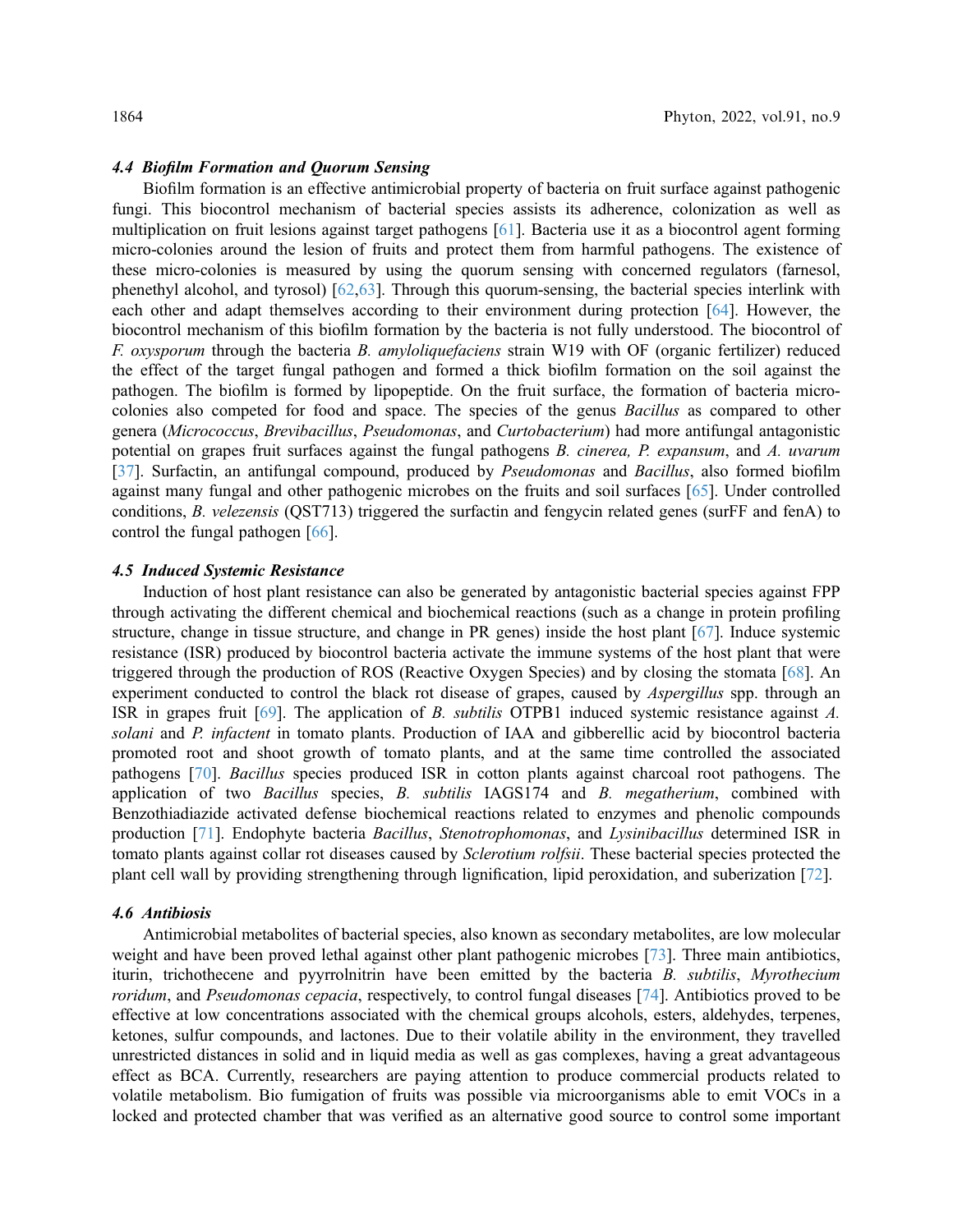phytopathogens [[75\]](#page-15-9). The genus Bacillus as BCA, produced some secondary metabolites against some major fungal pathogens [\[76](#page-15-10)]. The two species that secrete volatile compounds are suggested to be good BCA, which includes *Brevibacillus breves*, that emits fengycin and iturin A, and B. subtilis, that emits gramicidin. Both bacterial species were suggested to be good BCA which prevented the growth of FPPs [[77](#page-15-11)]. Some antifungal activities of bacteria have been documented in [Table 2.](#page-6-0)

<span id="page-6-0"></span>

| Mechanism                           | Bacteria (strain)                                  | Target<br>pathogen                           | Disease            | Host crop                                | References         |
|-------------------------------------|----------------------------------------------------|----------------------------------------------|--------------------|------------------------------------------|--------------------|
| Parasitism,<br>Biofilm<br>formation | B. cereus                                          | A. solani                                    | Early<br>blight    | Tomato                                   | [78]               |
| Antibiotics,<br>Siderophore         | <i>Bacillus</i> and<br>Pseudomonas spp.            | S. rolfsii                                   | southern<br>blight | Dendrobium officinale<br>medicinal plant | [79]               |
| Siderophore                         | Bacillus and<br>Pseudomonas spp.                   | C. falcatum                                  | Red rot            | Sugarcane                                | [80]               |
| Antibiotic                          | B. velezensis                                      | B. cinerea                                   | Grey<br>mold       | Grapes                                   | $\lceil 81 \rceil$ |
| Competition,<br>parasitism          | <i>Streptomyces</i><br>albidoflavus<br>$(OsiLf-2)$ | <i>Magnaporthe</i> Rice blast Rice<br>oryzae |                    |                                          | $\sqrt{82}$        |
| Induce systemic<br>resistance       | Mesorhizobium spp.                                 | <i>F. oxysporum</i>                          | Fusarium<br>wilt   | Chickpea                                 | [83]               |
| Induce systemic<br>resistance       | A. xylosoxidans<br>B. subtilis<br>L. fusiformis    | A. solani                                    | Early<br>blight    | Tomato                                   | [84]               |

Table 2: Recent antifungal activities of bacteria and their mode of action

## 5 Success Stories of Bacterial Bio-Products against FPPs

To date, numbers of bio commercial products, prepared from antagonistic bacteria, are available in the market to protect the economically important crops from plant pathogenic fungi [\[85](#page-16-0)]. Commercially available bio-products can be applied in the field pre-harvest and post-harvest. During soil application of these bacterial commercial products, a few disadvantages have been noticed such as not all the products are suitable for all types of soils. Soil pH and moisture also affect the product solubility whereas, clay contents retard the adherences of products. Other bacteria, already present in the soil, were a hindrance to the progression of the biocontrol agent. Soil application of these biocontrol agents enhanced the competition between fungal and bacterial pathogens. Antagonistic bacteria utilized more the nutrients, minerals, competed for carbon sources, and colonized efficiently around the roots side which gave protection against pathogenic microbes [\[86](#page-16-1)]. Pre-harvest application of biocontrol agents in the phyllospheric part of plants also reduced the fungal infection by suppressing them. Premature fruit application of bacterial biocontrol agents restricted the many fungal pathogens such as Botrytis, Penicillium, Colletotrichum, Aspergillus, and Fusarium species [[87\]](#page-16-2). An experiment was conducted to control the two pathogenic fungi P. *italicum* and P. *digitatum* by application of a commercial pre-harvest bacterial product [[45\]](#page-13-13). The pre-harvest application successfully suppressed the growth of fungal pathogens as compared to the control. The pre-harvest application of bacterial products also reduced the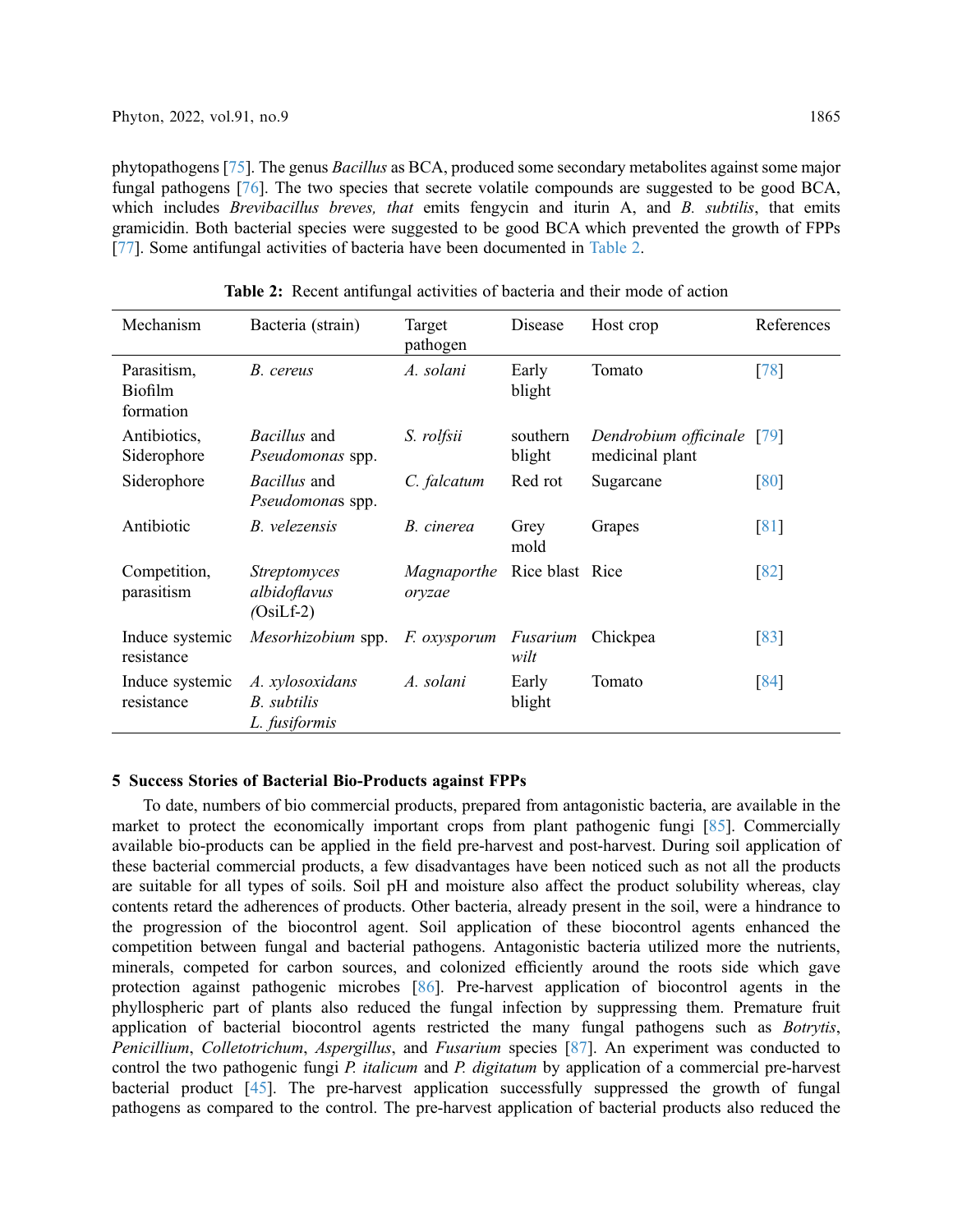fungal infections in mango, banana, and citrus fruits [[88\]](#page-16-5). Different bacterial bio-products were suitable to control the post-harvest fungal pathogens and are commercially available in the market to date. The application of these products as single or combined with other products produced effective results in controlling the postharvest fungal pathogens [[89](#page-16-6)]. Bacterial species belonging to the genera Pseudomonas, Bacillus, Enterobacter, and Burkholderia are being used to prepare commercial bioproducts. The commercial products had broad-spectrum mechanisms to control the targeted pathogens by producing different volatile metabolites, production of antifungal enzymes and by activating systemic resistance in host plants [[35,](#page-13-4)[90](#page-16-7)]. Commercial biocontrol agents such as B. thuringiensis, Pantoea agglomerans, Serratia plymuthica, B. subtilis, and Enterobacter cloacae have already expressed their antifungal activities against different post-harvest fungal pathogens. Some of the commercially available bio-products have been tabulated as success stories in [Table 3.](#page-7-0)

<span id="page-7-0"></span>

| Product<br>(country)                         | Company                          | Bacteria<br>(strain)                  | Target pathogen                                            | Host crop                                |
|----------------------------------------------|----------------------------------|---------------------------------------|------------------------------------------------------------|------------------------------------------|
| $\mathsf{Companion}^\circledR$<br>(USA)      | Growth<br>Products,<br><b>NY</b> | <b>B.</b> subtilis<br>(GB03)          | Fusarium, Pythium, and<br>Rhizocotonia spp.                | Peas, barley and wheat                   |
| Intercept TM<br>(USA)                        | STC &<br>Fairfield, IA cepacia   | Pseudomonas                           | <i>Fusarium, Pythium, and</i><br>Rhizocotonia spp.         | Maiz, cotton and<br>vegetable            |
| AtEze®<br>(USA)                              |                                  |                                       | ESS Inc., CA P. chlororaphis Pythium and Rhizocotonia spp. | Vegetable crops                          |
| Bio-Save®<br>(USA)                           | Eco Science<br>Corp. FL          | Psudomonas<br>syringae<br>$(ESC-100)$ | Botrytis, Pencillium, and<br>Geotrichum species            | Citrus and pome fruit                    |
| Deny $^{\circledR}$<br>(USA)                 | SMP,<br>Shwanee,<br>KS           | <b>Burkholderia</b><br>cepacia        | Fusarium, Pythium, and<br>Rhizocotonia spp.                | Cotton, Peas, Sorghum,<br>Wheat and bean |
| Subtilex $^{\circledR}$<br>(USA)             | BU & Ames, Bacillus<br>IA        | subtilis (MB<br>1600)                 | <i>Fusarium, Pythium, and</i><br>Rhizocotonia spp.         | Vegetables crops                         |
| Mycostop®<br>(Finland)                       | KA & Oy                          |                                       | S. griseoverdis A. brassicicola                            | Crucifers                                |
| Biocoat®<br>(Netherland)                     | S&G seed                         | P. flourescens<br>(WCS374r)           | Fusarium oxysporium                                        | Cotton, tomato, pepper                   |
| Epic <sup>®</sup> Kodaik Gustafasn,<br>(USA) | ТX                               | B. subtilis                           | Alternaria, Fusarium, Pythium,<br>and Rhizocotonia spp.    | Legumes and Cotton<br>crops              |

Table 3: Commercial antifungal bio-products of bacteria [\[91](#page-16-10)]

## 6 Role of Plant Growth Promoting Rhizobacteria (PGPR)

A huge diversity of soil-borne microorganisms associated with plant roots provide nutrients to plants, while in response to the nutrient supply, plants reversely provide shelter for the survival of these microbes [[92\]](#page-16-8). This mutualistic mechanism is supported by both of these species; without this mechanism the survival of both species would not be possible [[93\]](#page-16-9). Finally, the bacterial species, present in the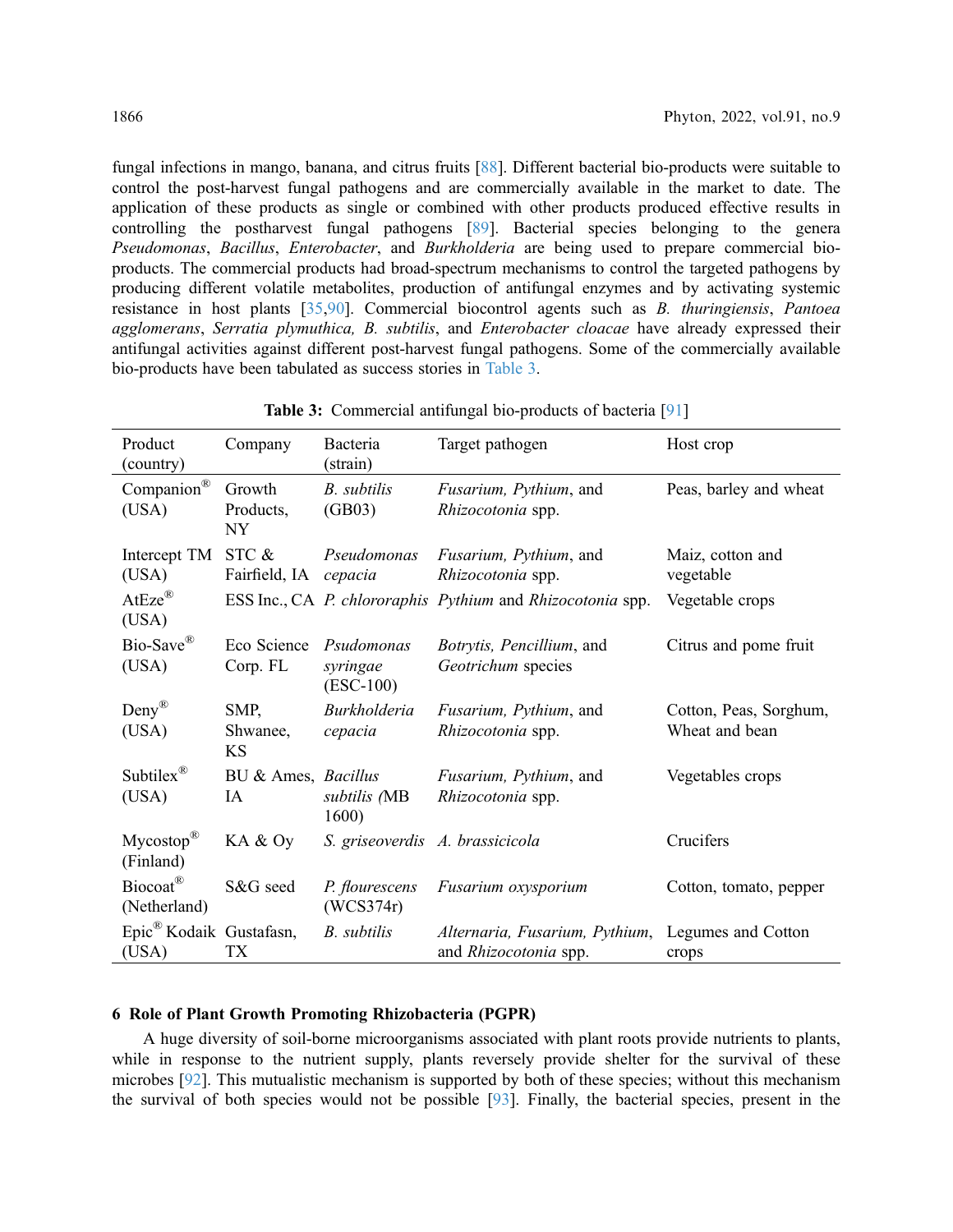rhizosphere and associated with roots of different crops, provide nutrients to the plants by colonization around the roots and the root surface, converting  $N_2$  into Ammonia (NH<sub>3</sub>), and then to nitrite (NO<sub>2</sub><sup>-</sup>) and nitrate (NO<sub>3</sub><sup>-</sup>). These beneficial bacteria secrete some hormones that promote plant growth, and also act as biocontrol agents against plant pathogenic microbes [\[94](#page-16-11)]. The rhizospheric beneficial bacteria have been categorized into two groups 1) PGPRs and, 2) Endophyte bacteria. PGPR species belong to multiple genera such as Agrobacterium, Arthrobacter, Azotobacter, Azospirilum, Bacillus, Burkholderia, Caulobacter, Chromobacterium, and Erwinia which exist in the rhizospheric soil, and they perform multiple functions to promote plant growth [[95\]](#page-16-12). The role of PGPR is shown in [Fig. 2](#page-8-0). In this figure, the PGPRs were categorized on functional bases such as (a) Biofertilizers (enhance the availability of nutrients in the soil) (b) Biopesticides (secretion of specific lytic enzymes to control plant pathogens) (c) Phytostimulators (produce phytohormones to enhance plant growth) and, (d) Rhizomediators (balanced the accessible pollutants with metal solubilizations). The members of Endophytic bacteria belong to the genera Allorrhizobium, Azorhizobium, Bradyrhizobiom, Mesorhizobium, and Rhizobium [\[96\]](#page-16-13). The mechanism of plant growth-promoting by PGPRs is still unknown; however, the researchers continue their efforts since the last 30 years to identify the mechanisms.

<span id="page-8-0"></span>

Figure 2: Role of plant growth promoting bacteria and their antifungal activities

# 6.1 Nitrogen Fixation by PGPRs

Two types of bacteria have been reported to convert atmospheric nitrogen into nitrite and nitrate, and then the plant species utilize the atmospheric nitrogen. The first types of bacteria were interlinked with plant roots symbiotically with the resulting formation of nodules [[97](#page-16-14)]. The second type of bacteria were free-living bacteria. These free-living bacteria fully participated in NF (nitrogen fixation), e.g., Azotobacter, Paenibacillus, Bacillus, Azospirilum, Burkholderia, and Herbaspirillum. The free-living bacteria converted 20–30 kg/ha of nitrogen per year [\[98\]](#page-16-15). Mixed application of the NF bacteria A. brasilense, Sinorhizobium americanum, and Rhizobium phaseoli in maize crop increased crop yield with increases in root and shoot lengths [\[99\]](#page-16-16). Cedecea davisae RS3 as a PGRP also increased crop yield of chickpea by nitrogen fixation and with production of IAA [[100\]](#page-16-17).

# 6.2 Solubilization of Phosphorus (P)

Phosphorus (P) has a vital role in the development of living cells and plant tissues [\[101\]](#page-17-0). The plant takes up P in the forms of mono-phosphate and dibasic phosphate  $[102]$ . The beneficial bacterial species (PGPR) produced some specific enzymes (phytase and phosphatase), which are used in the solubilization of P into the phosphate form; this process is also known as mineralization [[103](#page-17-2)]. PGPRs synthesize and release some specific acids that act like chelators to control Ca cations; these cations have the ability to convert soluble phosphate into an insoluble form. Therefore, it is concluded that the PGPRs are recognized as good and primary mediators of phosphate solubilization [[104](#page-17-3)].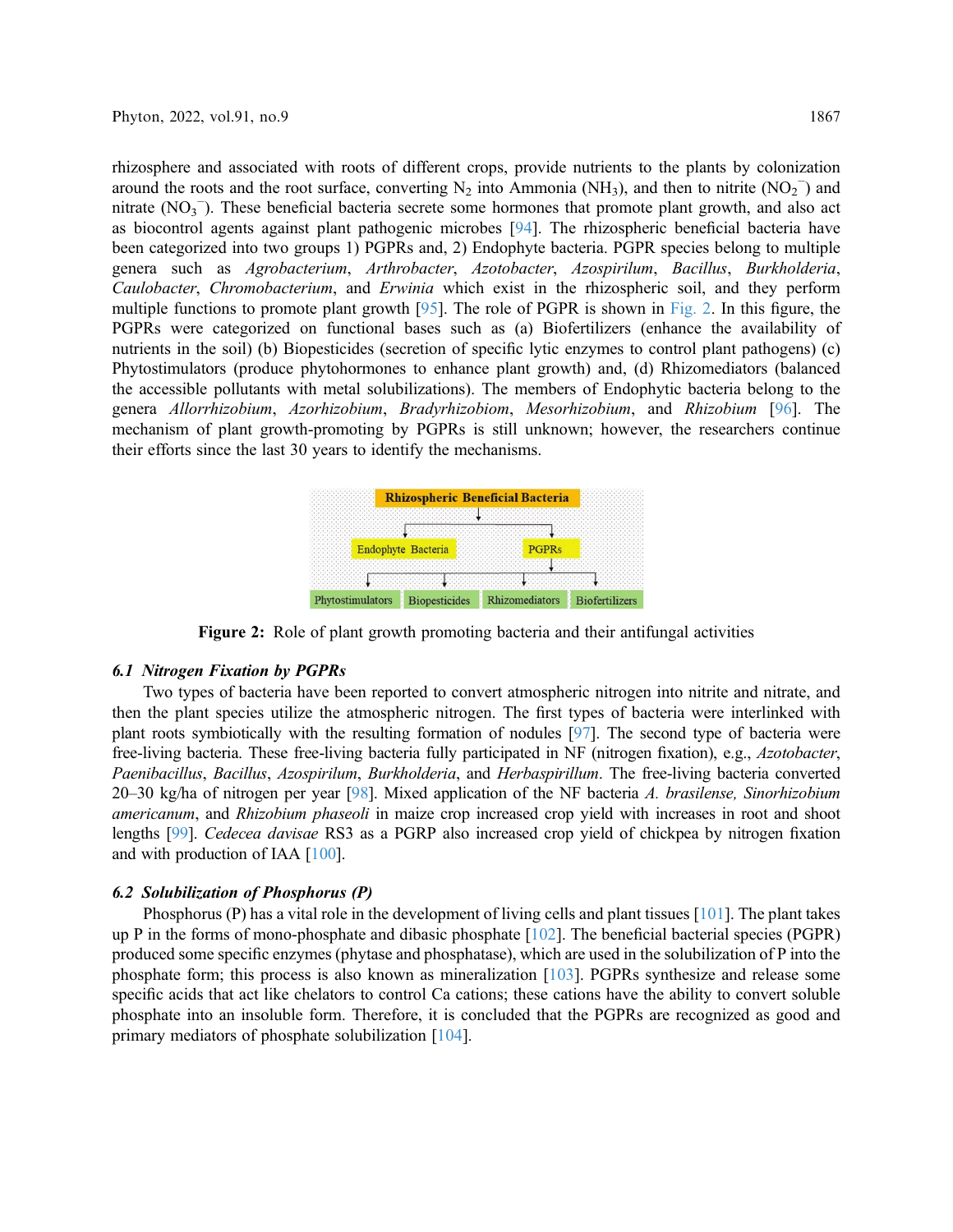#### 6.3 Phytohormone Production

The phytohormones (auxins, cytokinins, gibberellins, abscisic acid, and ethylene) produced by PGPRs have a chief role in the development of important agricultural crops. These phytohormones are used by the plant for the development of body parts such as excessive cell division and cell enlargement, and extension of roots and shoots [[105,](#page-17-4)[106](#page-17-5)]. During the production of these types of hormones, the PGPRs develop a symbiotic association with plant roots. The phytohormones, auxin, synthesize the IAA that promote root and plant growth by improving the branch size, number, and weight. For the production of IAA, the PGPRs utilize the L-tryptophan from plant roots. However, the proper mechanism of IAA production by this process is still unknown. The gibberellic acid produced by the bacterial species A. diazotrophicus, Rhizobium meliloti, Herbaspirillum seropedicae, Bacillus spp., and Azospirilum spp. is used for the development of flowering, seed germination, fruit set, and stem elongation. Cytokinins are synthesized by important bacterial species such as Pseudomonas, Bacillus, Azospirilum, Xanthomonas, Klebsiella, and Proteus [\[95](#page-16-12)].

## 6.4 Role of ACC (1-aminocyclopropane-1-carboxylic acid) Activity of Bacteria

The PGPRs play an important role to compensate for this situation by their ACC deaminase production ability [\[95](#page-16-12)]. The bacteria synthesize an enzyme (ACC synthetase) and this enzyme convert the Sadenosylmethionine (SAM) to 1-aminocyclopropane-1-carboxylic acid (ACC), resulting in the production of indole acetic acid which is helpful for plant development [[107](#page-17-6)]. This ACC deaminase is also used for the conversion of nitrogen into ammonia in the rhizospheric soil of the plant. The ACC deaminase antifungal activity of rhizospheric bacteria was used to control the fungal pathogen Fusarium culmorum, the causal agent of the seedling blight of wheat [[108](#page-17-7)]. The ACC activity of P. fluorescence promoted the excessive modulation in an alpha crop [[109](#page-17-8)].

## 6.5 Minimize the Rhizospheric Metal Contamination

Excessive application of synthetic chemicals/fertilizers in soil has a bad impact on both soil and plant health [[110\]](#page-17-9). The beneficial microorganisms available in the rhizosphere become weaker and are suppressed due to more applications of trace metals like cobalt, magnesium, zinc, iron, chromium, selenium, and copper [[111\]](#page-17-10). The PGPRs not only improve plant health, but also maintain the toxicity effects of metals [\[112](#page-17-11)]. The biofertilizer of the bacteria *Paenibacillus* sp. reduced the effect of cadmium in cotton plants by improving plant health through an increase in height, weight, chlorophyll contents, and root length  $[113]$  $[113]$ . The biofertilizer application of E. aerogenes reduced the cadmium contamination in rice plants and increased root and shoot lengths with more chlorophyll production [[114](#page-17-13)].

# 6.6 Production of Volatile Metabolites or Volatile Organic Compounds

The volatile organic compounds (VOC) emitted by the PGRPs, are used to control phytopathogens and at the same time, these bacteria promote plant growth by ISR [\[115](#page-17-14)]. The bacterial species belong to different genera producing VOCs like acetoin and 2, 3-Butanediol, produced by members of the genus Bacillus [\[116](#page-17-15)]. The species of the genus Bacillus, Stenotrophomonas, Pseudomonas, Serratia, and Arthrobacter mostly suppressed the growth of FPPs by producing antifungal VOCs. These VOCs produce resistance in the host plant against a variety of pathogenic microbes and abiotic stresses by the activation of both ISR and SAR [\[117\]](#page-17-16). A number of PGPRs are soil borne bacterial species and they synthesize and emit VOCs in the soil such as tetradecane, dodecane, cyclohexane, benzene, 1-(N-phenylcarbamyl)-2-morpholinocyclohexene, methyl, dotriacontane, decane, 2-(benzyloxy) ethanamine, benzene(1-methylnonadecyl), 11-decyldocosane, 2,6,10-trimethyl, and 1 chlorooctadecane [\[118](#page-18-0)[,119](#page-18-1)]. The different PGPRs and their roles in plant growth are presented in [Table 4](#page-10-0).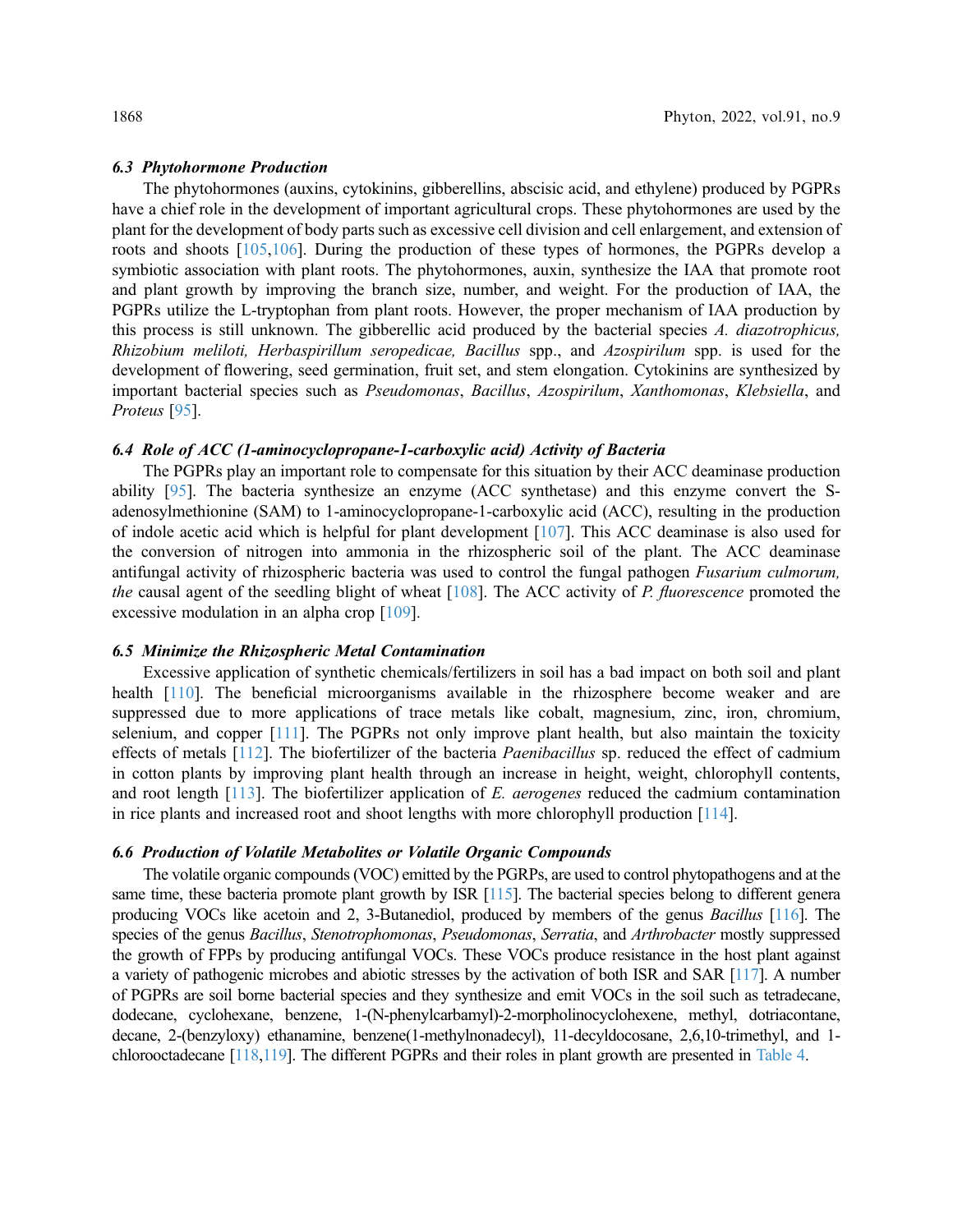<span id="page-10-0"></span>

| Bacteria (strain)                                | Host plant              | Function                                                                       | References |
|--------------------------------------------------|-------------------------|--------------------------------------------------------------------------------|------------|
| $B.$ subtilis $(Q3)$<br>Paenibacillus (Q6)       | Cotton                  | Phosphorus solubilization and<br>promotion of plant growth                     | $[120]$    |
| A. poferum<br>B. megaterium<br>R. radiobacter    | <b>Black</b><br>soybean | P. solubilization and promotion of<br>plant growth with reducing crop maturity | [121]      |
| B. amyloliquefaciens<br>M. extorquens            | Maize                   | Nitrogen fixation                                                              | [99]       |
| Rhizobium spp.<br>(R1, R2, R3 and R4)            | Soybean                 | P. solubilization<br>Siderophore production<br>IAA production                  | [122]      |
| A. brasilense                                    | Wheat                   | Nitrogen fixation<br>Promotion of plant growth                                 | [123]      |
| B. amyloliquefaciens (Bk7)<br>Alc. faecalis (P1) | Rice                    | Antifungal activity<br>Promotion of plant growth                               | $[124]$    |
| Bacillus spp.<br>Pseudomonas putida              | Tomato                  | Antifungal activity<br>Promotion of plant growth                               | $[125]$    |
| <b>B.</b> subtilis<br>P. aeruginosa<br>S. aureus | Tomato                  | Antifungal activity                                                            | $[126]$    |
| <b>B.</b> circulans                              | Mung bean               | P. solubilization                                                              | [127]      |
| <b>B.</b> subtilis                               | Barley                  | Antifungal activity                                                            | [128]      |
| Paenibacillus polymyxa                           | Sesame                  | Antifungal activity                                                            | [129]      |
| S. thermocarboxydus<br>(BPSAC147)                | Tomato                  | Growth potential<br>Increase photosynthetic and antifungal<br>activities       | $[130]$    |

Table 4: Examples of PGPRs and their role in plant development

# 7 Conclusion and Future Prospective

By using bacteria as an effective biocontrol agent we can improve our soil fertility, plant health and crop production. These multitalented biocontrol agents improved seed health by coating it before sowing, and afterwards the soil was made more beneficial for cropping. A few previous studies reported by many researchers showed that the mixing of biocontrol agents with artificially prepared pesticides improved plant health and stimulated many genes in host plants against infectious plant pathogens. The application of biocontrol agents is cost-effective and ecofriendly. We should need to understand the biochemistry of biopesticides and increase them by better ways. Bacterial biopesticide chemistry is still not fully understood and explains the need of future research.

Compliance with Ethical Standards: The authors declare that the review is in compliance with ethical standards of the journal.

Research Involving Human Participants and/or Animals: The authors declare that the manuscript does not contain research involving Human Participants and/or Animals.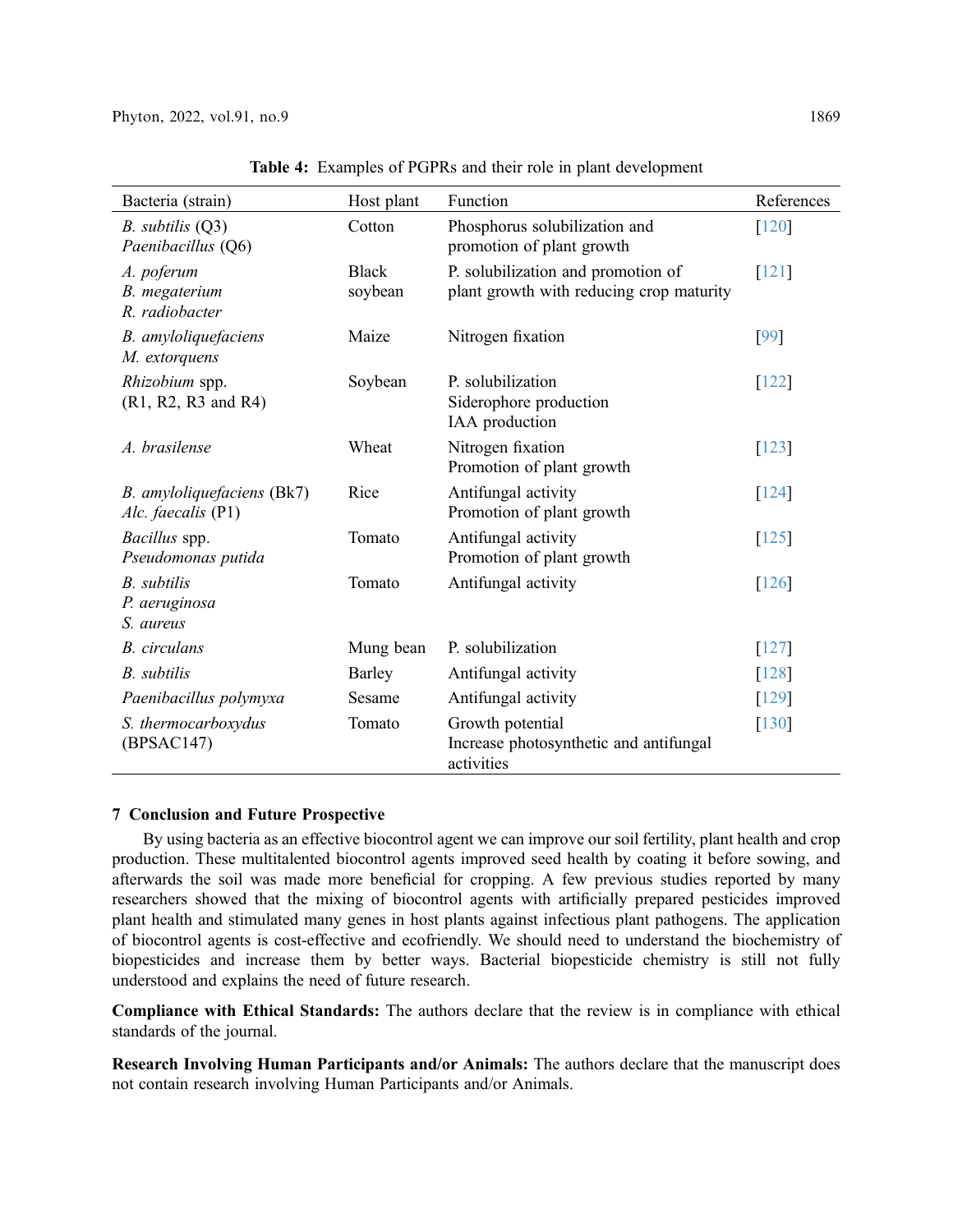Authorship: All authors have equally contributed in gathering literature and in writing and formatting the manuscript.

Funding Statement: The authors received no specific funding for this study.

Conflicts of Interest: The authors declare that they have no conflicts of interest to report regarding the present study.

#### References

- <span id="page-11-0"></span>1. Parewa, H. P., Meena, V. S., Jain, L. K., Choudhary, A. (2018). Sustainable crop production and soil health management through plant growth-promoting *rhizobacteria*. In: Role of rhizospheric microbes in soil, pp. 299– 329. Singapore: Springer.
- <span id="page-11-12"></span>2. Golonka, R., San Yeoh, B., Vijay-Kumar, M. (2019). The iron tug-of-war between bacterial siderophores and innate immunity. Journal of Innate Immunity, 11(3), 249–262. DOI [10.1159/000494627.](http://dx.doi.org/10.1159/000494627)
- <span id="page-11-1"></span>3. Carmona-Hernandez, S., Reyes-Pérez, J. J., Chiquito-Contreras, R. G., Rincon-Enriquez, G., Cerdan-Cabrera, C. R. et al. (2019). Biocontrol of postharvest fruit fungal diseases by bacterial antagonists: A review. Agronomy, 9(3), 121. DOI [10.3390/agronomy9030121.](http://dx.doi.org/10.3390/agronomy9030121)
- <span id="page-11-2"></span>4. Umer, M., Mubeen, M., Iftikhar, Y., Shad, M. A., Usman, H. M. et al. (2021). Role of Rhizobacteria on plants growth and biological control of plant diseases: A review. Plant Protection, 5(1), 59–73. DOI [10.33804/](http://dx.doi.org/10.33804/pp.005.01.3565) [pp.005.01.3565.](http://dx.doi.org/10.33804/pp.005.01.3565)
- <span id="page-11-3"></span>5. Zafar-ul-Hye, M., Akbar, M. N., Iftikhar, Y., Abbas, M., Zahid, A. et al. (2021). Rhizobacteria inoculation and caffeic acid alleviated drought stress in lentil plants. Sustainability, 13(17), 9603. DOI [10.3390/su13179603](http://dx.doi.org/10.3390/su13179603).
- <span id="page-11-4"></span>6. Abedon, S. T. (2015). Ecology of anti-biofilm agents II: Bacteriophage exploitation and biocontrol of biofilm bacteria. Pharmaceuticals, 8(3), 559–589. DOI [10.3390/ph8030559.](http://dx.doi.org/10.3390/ph8030559)
- <span id="page-11-5"></span>7. Markelova, N. Y. (2010). Predacious bacteria, Bdellovibrio with potential for biocontrol. International Journal of Hygiene and Environmental Health, 213(6), 428–431. DOI [10.1016/j.ijheh.2010.08.004.](http://dx.doi.org/10.1016/j.ijheh.2010.08.004)
- <span id="page-11-6"></span>8. Dean, R., van Kan, J. A., Pretorius, Z. A., Hammond-Kosack, K. E., di Pietro, A. et al. (2012). The top 10 fungal pathogens in molecular plant pathology. Molecular Plant Pathology, 13(4), 414–430. DOI [10.1111/j.1364-](http://dx.doi.org/10.1111/j.1364-3703.2011.00783.x) [3703.2011.00783.x.](http://dx.doi.org/10.1111/j.1364-3703.2011.00783.x)
- 9. Mbengue, M., Navaud, O., Peyraud, R., Barascud, M., Badet, T. et al. (2016). Emerging trends in molecular interactions between plants and the broad host range fungal pathogens Botrytis cinerea and Sclerotinia sclerotiorum. Frontiers in Plant Science, 7, 422. DOI [10.3389/fpls.2016.00422](http://dx.doi.org/10.3389/fpls.2016.00422).
- <span id="page-11-7"></span>10. Vilanova, L., Vall-Llaura, N., Torres, R., Usall, J., Teixidó, N. et al. (2017). Penicillium expansum (compatible) and Penicillium digitatum (non-host) pathogen infection differentially alter ethylene biosynthesis in apple fruit. Plant Physiology and Biochemistry, 120, 132–143. DOI [10.1016/j.plaphy.2017.09.024](http://dx.doi.org/10.1016/j.plaphy.2017.09.024).
- <span id="page-11-8"></span>11. Torres, M. J., Brandan, C. P., Petroselli, G., Erra-Balsells, R., Audisio, M. C. (2016). Antagonistic effects of Bacillus subtilis subsp. subtilis and B. amyloliquefaciens against Macrophomina phaseolina: SEM study of fungal changes and UV-MALDI-TOF MS analysis of their bioactive compounds. *Microbiological Research*, 182, 31–39. DOI [10.1016/j.micres.2015.09.005.](http://dx.doi.org/10.1016/j.micres.2015.09.005)
- <span id="page-11-9"></span>12. Haidar, R., Fermaud, M., Calvo-Garrido, C., Roudet, J., Deschamps, A. (2016). Modes of action for biological control of Botrytis cinerea by antagonistic bacteria. Phytopathologia Mediterranea, 301-302. DOI [10.14601/](http://dx.doi.org/10.14601/Phytopathol_Mediterr-18079) [Phytopathol\\_Mediterr-18079.](http://dx.doi.org/10.14601/Phytopathol_Mediterr-18079)
- <span id="page-11-10"></span>13. Mansoori, M., Heydari, A., Hassanzadeh, N., Rezaee, S., Naraghi, L. (2013). Evaluation of Pseudomonas and Bacillus bacterial antagonists for biological control of cotton Verticillium wilt disease. Journal of Plant Protection Research, 53(2), 154–157.
- <span id="page-11-11"></span>14. Beneduzi, A., Ambrosini, A., Passaglia, L. M. (2012). Plant growth-promoting rhizobacteria (PGPR): Their potential as antagonists and biocontrol agents. Genetics and Molecular Biology, 35, 1044–1051.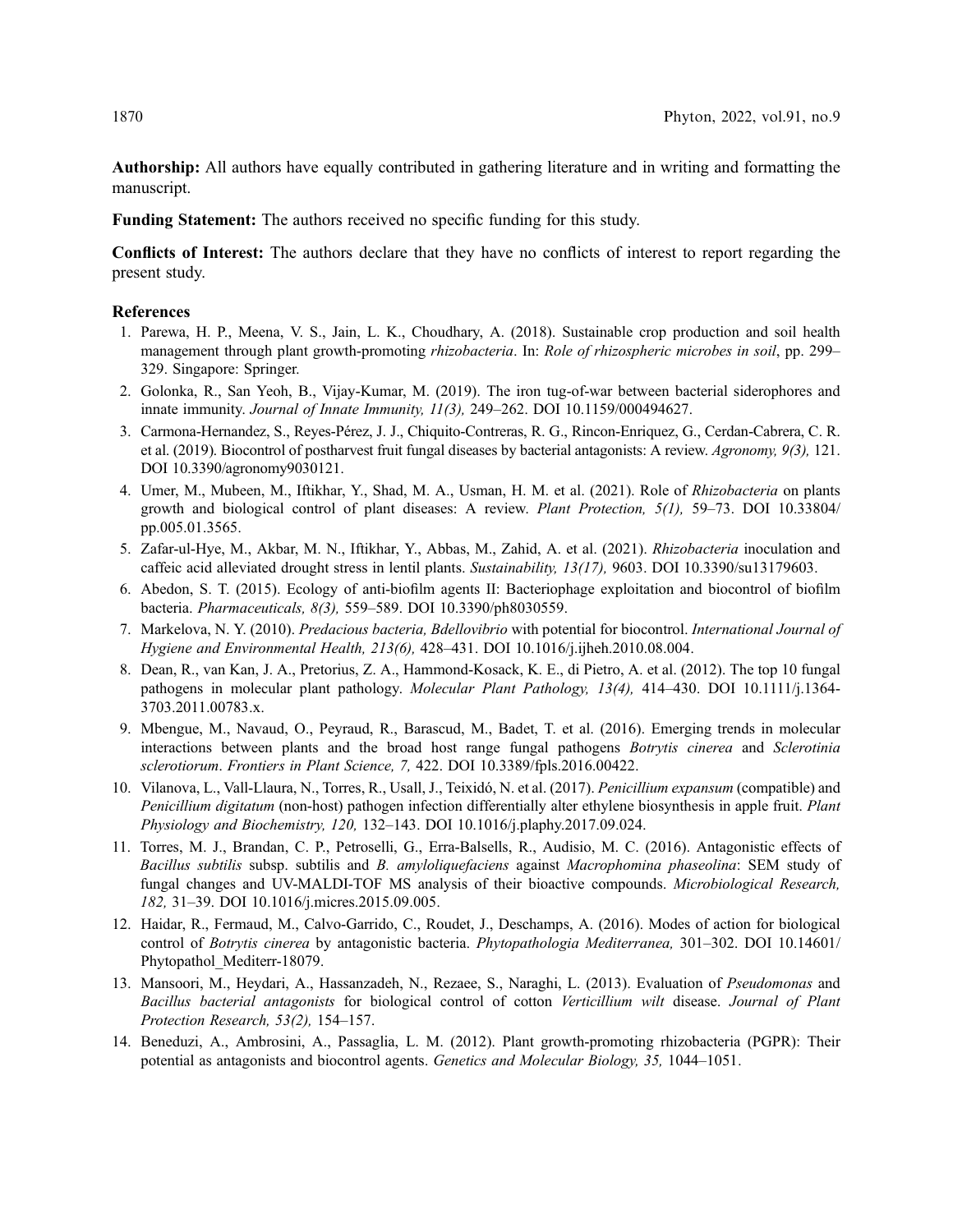- <span id="page-12-0"></span>15. Chen, X., Zhang, Y., Fu, X., Li, Y., Wang, Q. (2016). Isolation and characterization of Bacillus amyloliquefaciens PG12 for the biological control of apple ring rot. Postharvest Biology and Technology, 115, 113–121. DOI [10.1016/j.postharvbio.2015.12.021.](http://dx.doi.org/10.1016/j.postharvbio.2015.12.021)
- <span id="page-12-1"></span>16. Aiello, D., Restuccia, C., Stefani, E., Vitale, A., Cirvilleri, G. (2019). Postharvest biocontrol ability of Pseudomonas synxantha against Monilinia fructicola and Monilinia fructigena on stone fruit. Postharvest Biology and Technology, 149, 83–89. DOI [10.1016/j.postharvbio.2018.11.020](http://dx.doi.org/10.1016/j.postharvbio.2018.11.020).
- <span id="page-12-2"></span>17. Demoz, B. T., Korsten, L. (2006). Bacillus subtilis attachment, colonization, and survival on avocado flowers and its mode of action on stem-end rot pathogens. Biological Control, 37(1), 68–74. DOI [10.1016/j.](http://dx.doi.org/10.1016/j.biocontrol.2005.11.010) [biocontrol.2005.11.010](http://dx.doi.org/10.1016/j.biocontrol.2005.11.010).
- <span id="page-12-3"></span>18. Stockwell, V. O., Stack, J. P. (2007). Using Pseudomonas spp. for integrated biological control. Phytopathology, 97(2), 244–249. DOI [10.1094/PHYTO-97-2-0244.](http://dx.doi.org/10.1094/PHYTO-97-2-0244)
- <span id="page-12-4"></span>19. Al-Mughrabi, K. I., Vikram, A., Peters, R. D., Howard, R. J., Grant, L. et al. (2013). Efficacy of Pseudomonas syringae in the management of potato tuber diseases in storage. Biological Control, 64(3), 315–322. DOI [10.1016/j.biocontrol.2012.11.011](http://dx.doi.org/10.1016/j.biocontrol.2012.11.011).
- <span id="page-12-5"></span>20. Gajbhiye, M. H., Kapadnis, B. P. (2016). Antifungal-activity-producing lactic acid bacteria as biocontrol agents in plants. Biocontrol Science and Technology, 26(11), 1451–1470. DOI [10.1080/09583157.2016.1213793](http://dx.doi.org/10.1080/09583157.2016.1213793).
- <span id="page-12-6"></span>21. Vandenkoornhuyse, P., Quaiser, A., Duhamel, M., Le Van, A., Dufresne, A. (2015). The importance of the microbiome of the plant holobiont. New Phytologist, 206(4), 1196–1206. DOI [10.1111/nph.13312](http://dx.doi.org/10.1111/nph.13312).
- <span id="page-12-7"></span>22. Huang, D., Tian, W., Feng, J., Zhu, S. (2020). Interaction between nitric oxide and storage temperature on sphingolipid metabolism of postharvest peach fruit. Plant Physiology and Biochemistry, 151, 60–68. DOI [10.1016/j.plaphy.2020.03.012.](http://dx.doi.org/10.1016/j.plaphy.2020.03.012)
- <span id="page-12-8"></span>23. Huang, S., Gong, B., Wei, F., Ma, H. (2017). Pre-harvest 1-methylcyclopropene application affects post-harvest physiology and storage life of the cut rose cv. Carola. Horticulture, Environment, and Biotechnology, 58(2), 144–151. DOI [10.1007/s13580-017-0081-9.](http://dx.doi.org/10.1007/s13580-017-0081-9)
- <span id="page-12-9"></span>24. Moradi, M., Nejad, F. J., Bonjar, G. H. S., Fani, S. R., Mimand, B. M. et al. (2018). Efficacy of Bacillus subtilis native strains for biocontrol of *Phytophthora* crown and root rot of pistachio in Iran. Tropical Plant Pathology, 43(4), 306–313. DOI [10.1007/s40858-018-0226-0.](http://dx.doi.org/10.1007/s40858-018-0226-0)
- 25. Aktaruzzaman, M., Afroz, T., Lee, Y. G., Kim, B. S. (2018). Post-harvest anthracnose of papaya caused by Colletotrichum truncatum in Korea. European Journal of Plant Pathology, 150(1), 259–265. DOI [10.1007/](http://dx.doi.org/10.1007/s10658-017-1265-y) [s10658-017-1265-y.](http://dx.doi.org/10.1007/s10658-017-1265-y)
- <span id="page-12-10"></span>26. Li, H., Chen, Y., Zhang, Z. Q., Li, B. Q., Qin, G. Z. et al. (2018). Pathogenic mechanisms and control strategies of Botrytis cinerea causing post-harvest decay in fruits and vegetables. Food Quality and Safety, 2(3), 111–119. DOI [10.1093/fqsafe/fyy016.](http://dx.doi.org/10.1093/fqsafe/fyy016)
- <span id="page-12-11"></span>27. Yahaya, S. M., Kamalu, A. B., Ali, M. U., Lawan, M., Ajingi, Y. S. et al. (2019). A study of pathogenic fungi causing post harvest losses of pineapple sold at Wudil and Yan Lemo markets of Kano State. Journal of Experimental Agriculture International, 38(2), 1–6. DOI [10.9734/jeai/2019/v38i230297.](http://dx.doi.org/10.9734/jeai/2019/v38i230297)
- <span id="page-12-12"></span>28. Andreote, F. D., Silva, M. D. C. P. (2017). Microbial communities associated with plants: Learning from nature to apply it in agriculture. Current Opinion in Microbiology, 37, 29–34. DOI [10.1016/j.mib.2017.03.011.](http://dx.doi.org/10.1016/j.mib.2017.03.011)
- <span id="page-12-13"></span>29. Siegel-Hertz, K., Edel-Hermann, V., Chapelle, E., Terrat, S., Raaijmakers, J. M. et al. (2018). Comparative microbiome analysis of a *Fusarium wilt* suppressive soil and a *Fusarium wilt* conducive soil from the Chateaurenard region. Frontiers in Microbiology, 9, 568. DOI [10.3389/fmicb.2018.00568.](http://dx.doi.org/10.3389/fmicb.2018.00568)
- <span id="page-12-14"></span>30. Bahroun, A., Jousset, A., Mhamdi, R., Mrabet, M., Mhadhbi, H. (2018). Anti-fungal activity of bacterial endophytes associated with legumes against Fusarium solani: Assessment of fungi soil suppressiveness and plant protection induction. Applied Soil Ecology, 124, 131–140. DOI [10.1016/j.apsoil.2017.10.025](http://dx.doi.org/10.1016/j.apsoil.2017.10.025).
- <span id="page-12-15"></span>31. Law, J. W. F., Ser, H. L., Khan, T. M., Chuah, L. H., Pusparajah, P. et al. (2017). The potential of Streptomyces as biocontrol agents against the rice blast fungus, Magnaporthe oryzae (Pyricularia oryzae). Frontiers in Microbiology, 8, 3. DOI [10.3389/fmicb.2017.00003](http://dx.doi.org/10.3389/fmicb.2017.00003).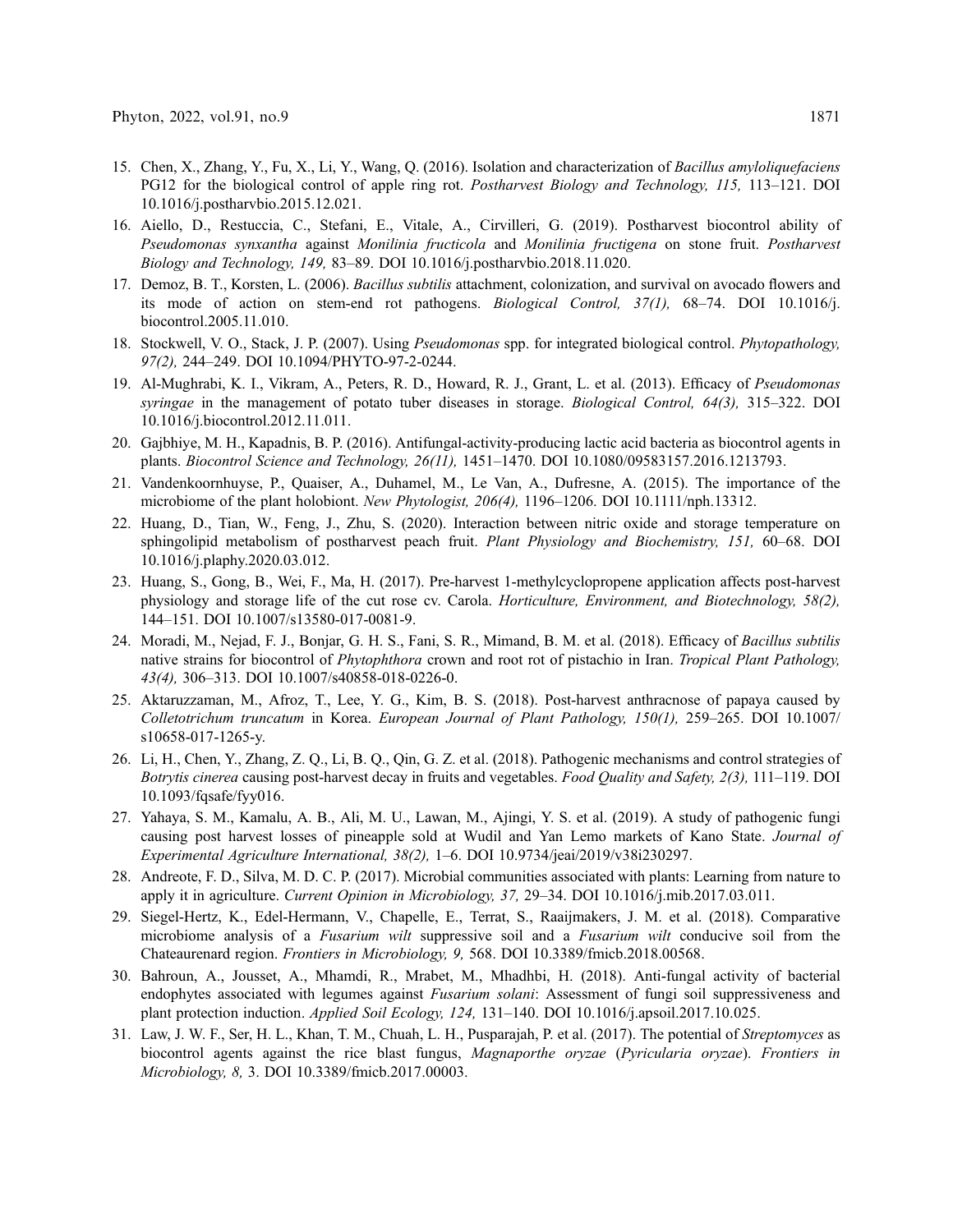- <span id="page-13-1"></span>32. Andreolli, M., Zapparoli, G., Angelini, E., Lucchetta, G., Lampis, S. et al. (2019). Pseudomonas protegens MP12: A plant growth-promoting endophytic bacterium with broad-spectrum antifungal activity against grapevine phytopathogens. Microbiological Research, 219, 123–131. DOI [10.1016/j.micres.2018.11.003.](http://dx.doi.org/10.1016/j.micres.2018.11.003)
- <span id="page-13-2"></span>33. Guevara-Avendaño, E., Bejarano-Bolívar, A. A., Kiel-Martínez, A. L., Ramírez-Vázquez, M., Méndez-Bravo, A. et al. (2019). Avocado rhizobacteria emit volatile organic compounds with antifungal activity against *Fusarium* solani, Fusarium sp. associated with Kuroshio shot hole borer, and Colletotrichum gloeosporioides. Microbiological Research, 219, 74–83. DOI [10.1016/j.micres.2018.11.009](http://dx.doi.org/10.1016/j.micres.2018.11.009).
- <span id="page-13-3"></span>34. Santhanam, R., Menezes, R. C., Grabe, V., Li, D., Baldwin, I. T. et al. (2019). A suite of complementary biocontrol traits allows a native consortium of root-associated bacteria to protect their host plant from a fungal sudden-wilt disease. Molecular Ecology, 28(5), 1154–1169. DOI [10.1111/mec.15012](http://dx.doi.org/10.1111/mec.15012).
- <span id="page-13-4"></span>35. Sajitha, K. L., Dev, S. A., Florence, E. M. (2018). Biocontrol potential of Bacillus subtilis B1 against sapstain fungus in rubber wood. European Journal of Plant Pathology, 150(1), 237-244. DOI [10.1007/s10658-](http://dx.doi.org/10.1007/s10658-017-1272-z) [017-1272-z](http://dx.doi.org/10.1007/s10658-017-1272-z).
- <span id="page-13-5"></span>36. Kasfi, K., Taheri, P., Jafarpour, B., Tarighi, S. (2018). Identification of epiphytic yeasts and bacteria with potential for biocontrol of grey mold disease on table grapes caused by Botrytis cinerea. Spanish Journal of Agricultural Research, 16(1), 23. DOI [10.5424/sjar/2018161-11378](http://dx.doi.org/10.5424/sjar/2018161-11378).
- <span id="page-13-6"></span>37. Hernandez Montiel, L. G., Zulueta Rodriguez, R., Angulo, C., Rueda Puente, E. O., Quiñonez Aguilar, E. E. et al. (2017). Marine yeasts and bacteria as biological control agents against anthracnose on mango. Journal of Phytopathology, 165(11–12), 833–840. DOI [10.1111/jph.12623.](http://dx.doi.org/10.1111/jph.12623)
- <span id="page-13-7"></span>38. Lorenzini, M., Zapparoli, G. (2020). Epiphytic bacteria from withered grapes and their antagonistic effects on grape-rotting fungi. International Journal of Food Microbiology, 319, 108505. DOI [10.1016/j.](http://dx.doi.org/10.1016/j.ijfoodmicro.2019.108505) iifoodmicro.2019.108505.
- <span id="page-13-0"></span>39. Li, Y., Cai, Y., Liang, Y., Ji, P., Xu, L. (2020). Assessment of antifungal activities of a biocontrol bacterium BA17 for managing postharvest gray mold of green bean caused by Botrytis cinerea. Postharvest Biology and Technology, 161, 111086. DOI [10.1016/j.postharvbio.2019.111086](http://dx.doi.org/10.1016/j.postharvbio.2019.111086).
- <span id="page-13-8"></span>40. Cheong, E. Y., Sandhu, A., Jayabalan, J., Le, T. T. K., Nhiep, N. T. et al. (2014). Isolation of lactic acid bacteria with antifungal activity against the common cheese spoilage mould *Penicillium commune* and their potential as biopreservatives in cheese. Food Control, 46, 91-97. DOI [10.1016/j.foodcont.2014.05.011.](http://dx.doi.org/10.1016/j.foodcont.2014.05.011)
- <span id="page-13-9"></span>41. Russo, P., Arena, M. P., Fiocco, D., Capozzi, V., Drider, D. et al. (2017). Lactobacillus plantarum with broad antifungal activity: A promising approach to increase safety and shelf-life of cereal-based products. International Journal of Food Microbiology, 247, 48–54. DOI [10.1016/j.ijfoodmicro.2016.04.027](http://dx.doi.org/10.1016/j.ijfoodmicro.2016.04.027).
- <span id="page-13-10"></span>42. Prema, P., Smila, D., Palavesam, A., Immanuel, G. (2010). Production and characterization of an antifungal compound (3-phenyllactic acid) produced by *Lactobacillus plantarum* strain. Food and Bioprocess Technology, 3(3), 379–386. DOI [10.1007/s11947-008-0127-1.](http://dx.doi.org/10.1007/s11947-008-0127-1)
- <span id="page-13-11"></span>43. Lan, W. T., Chen, Y. S., Wu, H. C., Yanagida, F. (2012). Bio-protective potential of lactic acid bacteria isolated from fermented wax gourd. Folia Microbiologica, 57(2), 99–105. DOI [10.1007/s12223-012-0101-1](http://dx.doi.org/10.1007/s12223-012-0101-1).
- <span id="page-13-12"></span>44. Dalie, D. K. D., Deschamps, A. M., Atanasova-Penichon, V., Richard-Forget, F. (2010). Potential of Pediococcus pentosaceus (L006) isolated from maize leaf to suppress fumonisin-producing fungal growth. Journal of Food Protection, 73(6), 1129–1137. DOI [10.4315/0362-028X-73.6.1129.](http://dx.doi.org/10.4315/0362-028X-73.6.1129)
- <span id="page-13-13"></span>45. Matei, S., Matei, A., Matei, G. M., Cornea, C. P. (2015). Utilization of lactic acid bacteria and extracellular compounds in biological control of fungal species. Research Journal of Agricultural Science, 47(3), 122–132.
- <span id="page-13-14"></span>46. Hacquard, S., Spaepen, S., Garrido-Oter, R., Schulze-Lefert, P. (2017). Interplay between innate immunity and the plant microbiota. Annual Review of Phytopathology, 55, 565-589. DOI [10.1146/annurev-phyto-080516-035623.](http://dx.doi.org/10.1146/annurev-phyto-080516-035623)
- <span id="page-13-15"></span>47. Marín, A., Plotto, A., Atarés, L., Chiralt, A. (2019). Lactic acid bacteria incorporated into edible coatings to control fungal growth and maintain postharvest quality of grapes. Horticultural Science, 54(2), 337–343. DOI [10.21273/](http://dx.doi.org/10.21273/HORTSCI13661-18) [HORTSCI13661-18.](http://dx.doi.org/10.21273/HORTSCI13661-18)
- <span id="page-13-16"></span>48. López-Seijas, J., García-Fraga, B., da Silva, A. F., Sieiro, C. (2020). Wine lactic acid bacteria with antimicrobial activity as potential biocontrol agents against Fusarium oxysporum f. sp. lycopersici. Agronomy, 10(1), 31. DOI [10.3390/agronomy10010031.](http://dx.doi.org/10.3390/agronomy10010031)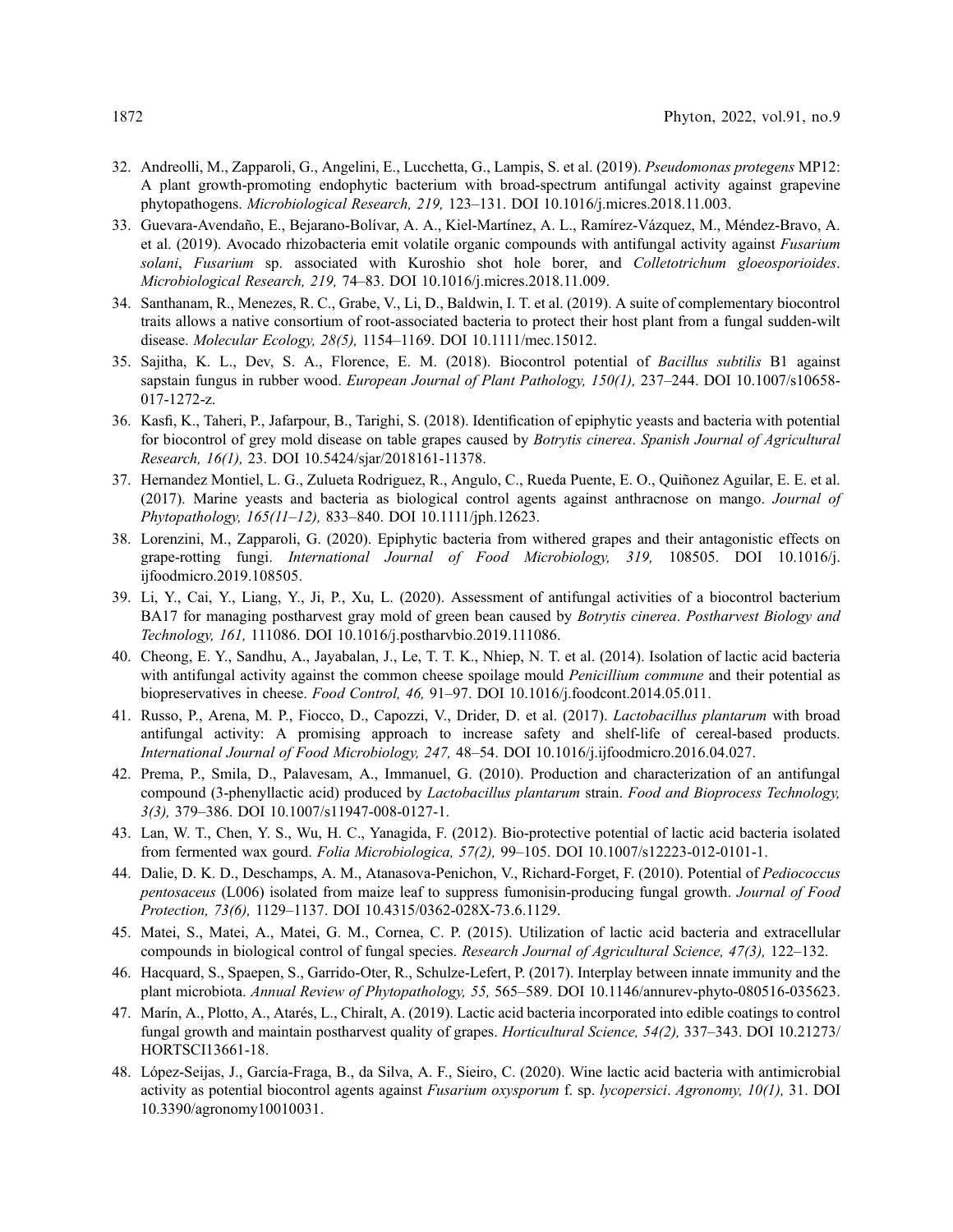- <span id="page-14-0"></span>49. Zebboudj, N., Yezli, W., Hamini-Kadar, N., Kihal, M., Henni, J. E. (2014). Antifungal activity of lactic acid bacteria against *Fusarium oxysporum* f. sp. *albedinis* isolated from diseased date palm in South Algeria. International Journal of Biosciences, 5(9), 99–106. DOI [10.12692/ijb/5.9.99-106.](http://dx.doi.org/10.12692/ijb/5.9.99-106)
- <span id="page-14-1"></span>50. Carroll, C. S., Moore, M. M. (2018). Ironing out siderophore biosynthesis: A review of non-ribosomal peptide synthetase (NRPS)-independent siderophore synthetases. Critical Reviews in Biochemistry and Molecular Biology, 53(4), 356–381. DOI [10.1080/10409238.2018.1476449](http://dx.doi.org/10.1080/10409238.2018.1476449).
- <span id="page-14-2"></span>51. Sasirekha, B., Srividya, S. (2016). Siderophore production by Pseudomonas aeruginosa FP6, a biocontrol strain for Rhizoctonia solani and Colletotrichum gloeosporioides causing diseases in chilli. Agriculture and Natural Resources, 50(4), 250–256. DOI [10.1016/j.anres.2016.02.003.](http://dx.doi.org/10.1016/j.anres.2016.02.003)
- <span id="page-14-3"></span>52. Arya, N., Rana, A., Rajwar, A., Sahgal, M., Sharma, A. K. (2018). Biocontrol efficacy of siderophore producing indigenous Pseudomonas strains against Fusarium wilt in tomato. National Academy Science Letters, 41(3), 133– 136. DOI [10.1007/s40009-018-0630-5.](http://dx.doi.org/10.1007/s40009-018-0630-5)
- <span id="page-14-4"></span>53. Hernandez-Montiel, L. G., Gutierrez-Perez, E. D., Murillo-Amador, B., Vero, S., Chiquito-Contreras, R. G. et al. (2018). Mechanisms employed by Debaryomyces hansenii in biological control of anthracnose disease on papaya fruit. Postharvest Biology and Technology, 139, 31–37. DOI [10.1016/j.postharvbio.2018.01.015.](http://dx.doi.org/10.1016/j.postharvbio.2018.01.015)
- <span id="page-14-5"></span>54. Yu, S. M., Lee, Y. H. (2015). Genes involved in nutrient competition by Pseudomonas putida JBC17 to suppress green mold in postharvest satsuma mandarin. Journal of Basic Microbiology, 55(7), 898–906. DOI [0.1002/](http://dx.doi.org/0.1002/jobm.201400792) [jobm.201400792](http://dx.doi.org/0.1002/jobm.201400792).
- <span id="page-14-6"></span>55. Luo, M., Purdy, H., Avis, T. J. (2019). Compost bacteria provide antifungal activity against grey mold and Alternaria rot on bell pepper fruit. Botany, 97(3), 221–230. DOI [10.1139/cjb-2018-0180.](http://dx.doi.org/10.1139/cjb-2018-0180)
- <span id="page-14-7"></span>56. Safdarpour, F., Khodakaramian, G. (2019). Assessment of antagonistic and plant growth promoting activities of tomato endophytic bacteria in challenging with Verticillium dahliae under in-vitro and in-vivo conditions. Biological Journal of Microorganism, 7(28), 77–90.
- <span id="page-14-8"></span>57. Spadaro, D., Droby, S. (2016). Development of biocontrol products for postharvest diseases of fruit: The importance of elucidating the mechanisms of action of yeast antagonists. Trends in Food Science  $\&$ Technology, 47, 39–49. DOI [10.1016/j.tifs.2015.11.003](http://dx.doi.org/10.1016/j.tifs.2015.11.003).
- <span id="page-14-9"></span>58. Stoykov, Y. M., Pavlov, A. I., Krastanov, A. I. (2015). Chitinase biotechnology: Production, purification, and application. Engineering in Life Sciences, 15(1), 30–38. DOI [10.1002/elsc.201400173.](http://dx.doi.org/10.1002/elsc.201400173)
- <span id="page-14-10"></span>59. Kushwaha, P., Kashyap, P. L., Srivastava, A. K., Tiwari, R. K. (2020). Plant growth promoting and antifungal activity in endophytic *Bacillus* strains from pearl millet (Pennisetum glaucum). Brazilian Journal of Microbiology, 51(1), 229–241. DOI [10.1007/s42770-019-00172-5](http://dx.doi.org/10.1007/s42770-019-00172-5).
- <span id="page-14-11"></span>60. Rong, S., Xu, H., Li, L., Chen, R., Gao, X. et al. (2020). Antifungal activity of endophytic Bacillus safensis B21 and its potential application as a biopesticide to control rice blast. Pesticide Biochemistry and Physiology, 162, 69–77. DOI [10.1016/j.pestbp.2019.09.003.](http://dx.doi.org/10.1016/j.pestbp.2019.09.003)
- <span id="page-14-12"></span>61. Xie, S., Liu, J., Gu, S., Chen, X., Jiang, H. et al. (2020). Antifungal activity of volatile compounds produced by endophytic Bacillus subtilis DZSY21 against Curvularia lunata. Annals of Microbiology, 70(1), 1-10. DOI [10.1186/s13213-020-01553-0.](http://dx.doi.org/10.1186/s13213-020-01553-0)
- <span id="page-14-13"></span>62. Shafi, J., Tian, H., Ji, M. (2017). Bacillus species as versatile weapons for plant pathogens: A review. Biotechnology & Biotechnological Equipment, 31(3), 446–459. DOI [10.1080/13102818.2017.1286950](http://dx.doi.org/10.1080/13102818.2017.1286950).
- <span id="page-14-14"></span>63. Kalia, V. C. (2013). Quorum sensing inhibitors: An overview. Biotechnology Advances, 31(2), 224–245. DOI [10.1016/j.biotechadv.2012.10.004](http://dx.doi.org/10.1016/j.biotechadv.2012.10.004).
- <span id="page-14-15"></span>64. Conway, B. A. D., Venu, V., Speert, D. P. (2002). Biofilm formation and acyl homoserine lactone production in the Burkholderia cepacia complex. Journal of Bacteriology, 184(20), 5678–5685. DOI [10.1128/JB.184.20.5678-](http://dx.doi.org/10.1128/JB.184.20.5678-5685.2002) [5685.2002.](http://dx.doi.org/10.1128/JB.184.20.5678-5685.2002)
- <span id="page-14-16"></span>65. Camele, I., Elshafie, H. S., Caputo, L., Sakr, S. H., de Feo, V. (2019). Bacillus mojavensis: Biofilm formation and biochemical investigation of its bioactive metabolites. Journal of Biological Research-Bollettino della Società Italiana di Biologia Sperimentale, 92(1), 39–45. DOI [10.4081/jbr.2019.8296.](http://dx.doi.org/10.4081/jbr.2019.8296)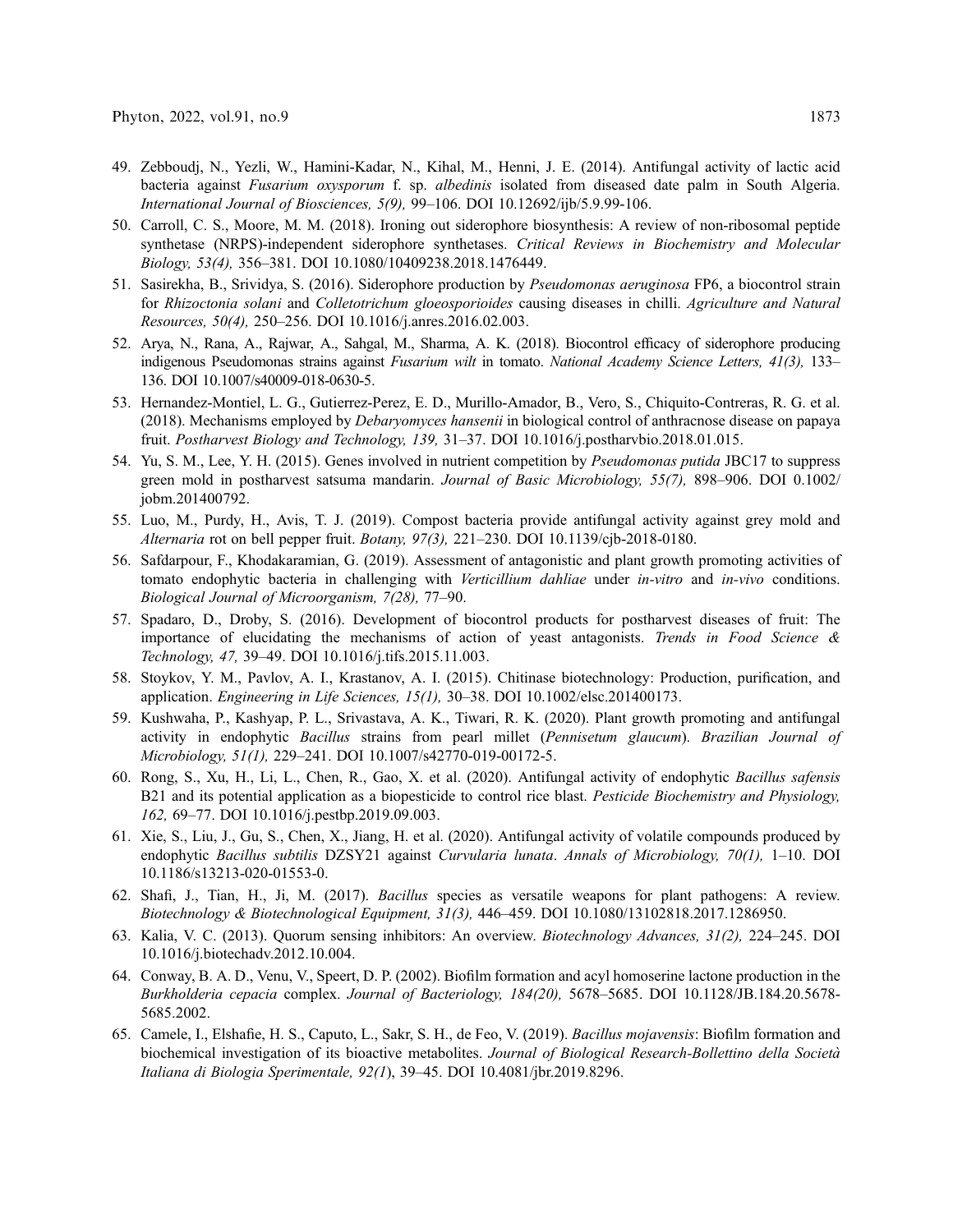- <span id="page-15-0"></span>66. Jasim, B., Sreelakshmi, S., Mathew, J., Radhakrishnan, E. K. (2016). Identification of endophytic Bacillus mojavensis with highly specialized broad spectrum antibacterial activity. 3 Biotech,  $6(2)$ , 1–10. DOI [10.1007/](http://dx.doi.org/10.1007/s13205-016-0508-5) [s13205-016-0508-5.](http://dx.doi.org/10.1007/s13205-016-0508-5)
- <span id="page-15-1"></span>67. Pandin, C., Darsonval, M., Mayeur, C., Le Coq, D., Aymerich, S. et al. (2019). Biofilm formation and synthesis of antimicrobial compounds by the biocontrol agent *Bacillus velezensis* QST713 in an *Agaricus bisporus* compost micromodel. Applied and Environmental Microbiology, 85(12), e00327–19. DOI [/10.1128/AEM.00327-19.](http://dx.doi.org//10.1128/AEM.00327-19)
- <span id="page-15-2"></span>68. Aziz, A., Verhagen, B., Magnin-Robert, M., Couderchet, M., Clément, C. et al. (2016). Effectiveness of beneficial bacteria to promote systemic resistance of grapevine to gray mold as related to phytoalexin production in vineyards. Plant and Soil, 405(1), 141–153. DOI [10.1007/s11104-015-2783-z.](http://dx.doi.org/10.1007/s11104-015-2783-z)
- <span id="page-15-3"></span>69. Guo, H., Nolan, T. M., Song, G., Liu, S., Xie, Z. et al. (2018). FERONIA receptor kinase contributes to plant immunity by suppressing jasmonic acid signaling in Arabidopsis thaliana. Current Biology, 28(20), 3316– 3324. DOI [10.1016/j.cub.2018.07.078.](http://dx.doi.org/10.1016/j.cub.2018.07.078)
- <span id="page-15-4"></span>70. El-Shanshoury, A. E. R. R., Bazaid, S. A., El-Halmouch, Y., Waheed, M., Ghafar, E. (2013). Control the postharvest infection by *Aspergillus* spp. to Taify table grape using grape epiphytic bacteria. Life Science Journal, 10(1), 1821–1836.
- <span id="page-15-5"></span>71. Chowdappa, P., Kumar, S. M., Lakshmi, M. J., Upreti, K. K. (2013). Growth stimulation and induction of systemic resistance in tomato against early and late blight by Bacillus subtilis OTPB1 or Trichoderma harzianum OTPB3. Biological Control, 65(1), 109–117. DOI [10.1016/j.biocontrol.2012.11.009](http://dx.doi.org/10.1016/j.biocontrol.2012.11.009).
- <span id="page-15-6"></span>72. Adrees, H., Haider, M. S., Anjum, T., Akram, W. (2019). Inducing systemic resistance in cotton plants against charcoal root rot pathogen using indigenous rhizospheric bacterial strains and chemical elicitors. Crop Protection, 115, 75–83. DOI [10.1016/j.cropro.2018.09.011](http://dx.doi.org/10.1016/j.cropro.2018.09.011).
- <span id="page-15-7"></span>73. Sahu, P. K., Singh, S., Gupta, A., Singh, U. B., Brahmaprakash, G. P. et al. (2019). Antagonistic potential of bacterial endophytes and induction of systemic resistance against collar rot pathogen Sclerotium rolfsii in tomato. Biological Control, 137, 104014. DOI [10.1016/j.biocontrol.2019.104014.](http://dx.doi.org/10.1016/j.biocontrol.2019.104014)
- <span id="page-15-8"></span>74. Seyedsayamdost, M. R. (2019). Toward a global picture of bacterial secondary metabolism. Journal of Industrial Microbiology and Biotechnology, 46(3–4), 301–311. DOI [10.1007/s10295-019-02136-y.](http://dx.doi.org/10.1007/s10295-019-02136-y)
- <span id="page-15-9"></span>75. Ciancio, A., Pieterse, C. M., Mercado-Blanco, J. (2019). Harnessing useful rhizosphere microorganisms for pathogen and pest biocontrol, vol. 2. Lausanne: Frontiers Media SA.
- <span id="page-15-10"></span>76. Hanschen, F. S., Winkelmann, T. (2020). Biofumigation for fighting replant disease—A review. Agronomy, 10(3), 425. DOI [10.3390/agronomy10030425.](http://dx.doi.org/10.3390/agronomy10030425)
- <span id="page-15-11"></span>77. Latorre, J. D., Hernandez-Velasco, X., Wolfenden, R. E., Vicente, J. L., Wolfenden, A. D. et al. (2016). Evaluation and selection of Bacillus species based on enzyme production, antimicrobial activity, and biofilm synthesis as direct-fed microbial candidates for poultry. Frontiers in Veterinary Science, 3, 95. DOI [10.3389/fvets.2016.00095.](http://dx.doi.org/10.3389/fvets.2016.00095)
- <span id="page-15-12"></span>78. Guan, Q., Huang, S., Jin, Y., Campagne, R., Alezra, V. et al. (2019). Recent advances in the exploration of therapeutic analogues of gramicidin S, an old but still potent antimicrobial peptide. Journal of Medicinal Chemistry, 62(17), 7603–7617. DOI [10.1021/acs.jmedchem.9b00156.](http://dx.doi.org/10.1021/acs.jmedchem.9b00156)
- <span id="page-15-13"></span>79. Karthika, S., Midhun, S. J., Jisha, M. S. (2020). A potential antifungal and growth-promoting bacterium Bacillus sp. KTMA4 from tomato rhizosphere. Microbial Pathogenesis, 142, 104049. DOI [10.1016/j.micpath.2020.104049.](http://dx.doi.org/10.1016/j.micpath.2020.104049)
- <span id="page-15-14"></span>80. Shen, Y. C., Korkor, N. L., Xiao, R., Pu, Q., Hu, M. et al. (2020). Antagonistic activity of combined bacteria strains against southern blight pathogen of *Dendrobium officinale. Biological Control, 151*, 104291. DOI [10.1016/j.](http://dx.doi.org/10.1016/j.biocontrol.2020.104291) [biocontrol.2020.104291.](http://dx.doi.org/10.1016/j.biocontrol.2020.104291)
- <span id="page-15-15"></span>81. Shastri, B., Kumar, R., Lal, R. J. (2020). Isolation, characterization and identification of indigenous endophytic bacteria exhibiting PGP and antifungal traits from the internal tissue of sugarcane crop. Sugar Tech, 22(4), 563– 573. DOI [10.1007/s12355-020-00824-z](http://dx.doi.org/10.1007/s12355-020-00824-z).
- <span id="page-15-16"></span>82. Calvo, H., Mendiara, I., Arias, E., Gracia, A. P., Blanco, D. et al. (2020). Antifungal activity of the volatile organic compounds produced by Bacillus velezensis strains against postharvest fungal pathogens. Postharvest Biology and Technology, 166, 111208. DOI [10.1016/j.postharvbio.2020.111208](http://dx.doi.org/10.1016/j.postharvbio.2020.111208).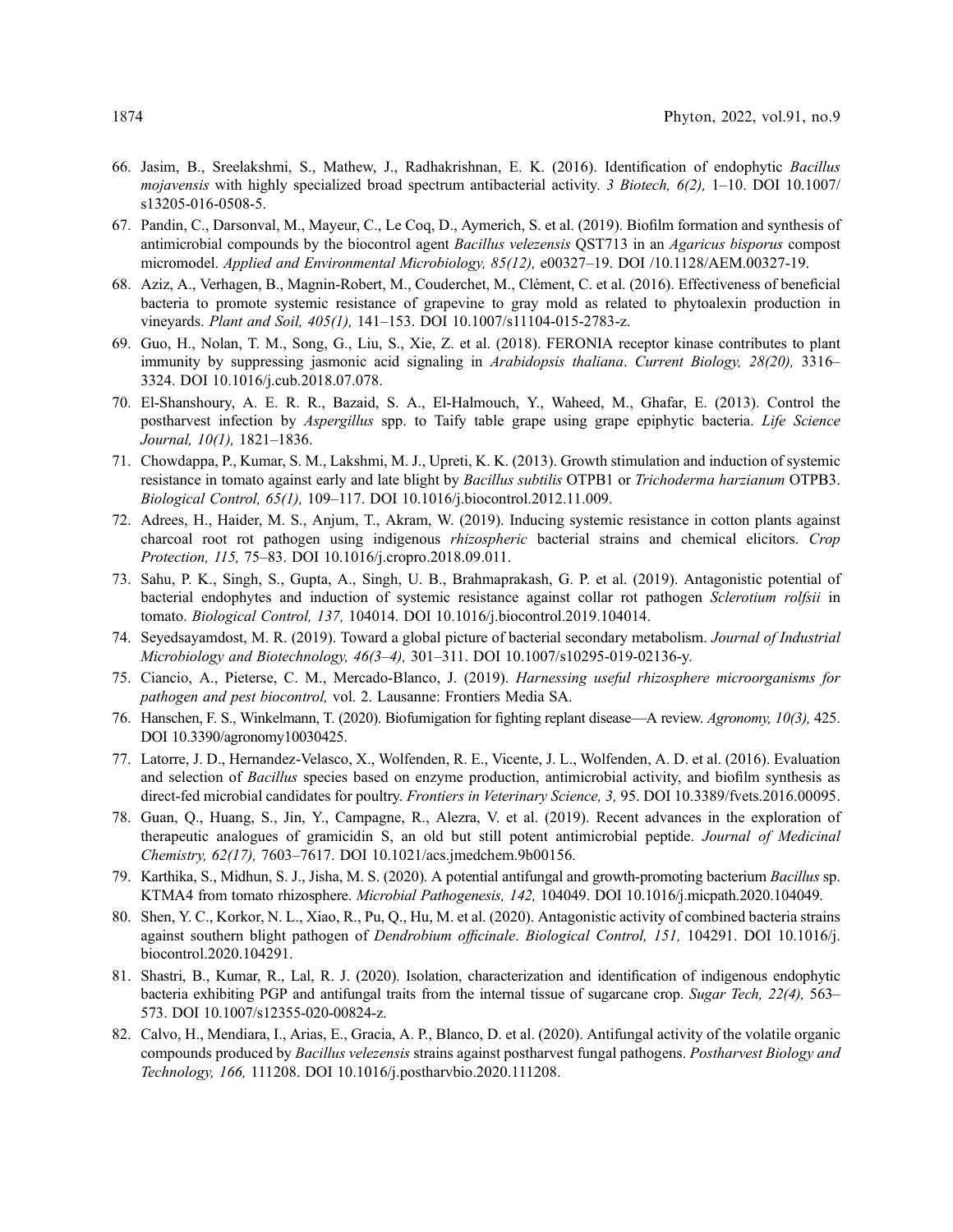- <span id="page-16-3"></span>83. Gao, Y., Zeng, X. D., Ren, B., Zeng, J. R., Xu, T. et al. (2020). Antagonistic activity against rice blast disease and elicitation of host-defence response capability of an endophytic Streptomyces albidoflavus OsiLf-2. Plant Pathology, 69(2), 259–271. DOI [10.1111/ppa.13118.](http://dx.doi.org/10.1111/ppa.13118)
- <span id="page-16-4"></span>84. Kumari, S., Khanna, V. (2020). Induction of systemic resistance in chickpea (Cicer arietinum L.) against Fusarium oxysporum f. sp. ciceris by antagonistic rhizobacteria in assistance with native mesorhizobium. Current Microbiology, 77(1), 85–98. DOI [10.1007/s00284-019-01805-6](http://dx.doi.org/10.1007/s00284-019-01805-6).
- <span id="page-16-0"></span>85. Attia, M. S., El-Sayyad, G. S., Abd Elkodous, M., El-Batal, A. I. (2020). The effective antagonistic potential of plant growth-promoting rhizobacteria against Alternaria solani-causing early blight disease in tomato plant. Scientia Horticulturae, 266, 109289. DOI [10.1016/j.scienta.2020.109289](http://dx.doi.org/10.1016/j.scienta.2020.109289).
- <span id="page-16-1"></span>86. Granada, D., López-Lujan, L., Ramírez-Restrepo, S., Morales, J., Peláez-Jaramillo, C. et al. (2020). Bacterial extracts and bioformulates as a promising control of fruit body rot and root rot in avocado cv. Hass. Journal of Integrative Agriculture, 19(3), 748–758. DOI [10.1016/S2095-3119\(19\)62720-6](http://dx.doi.org/10.1016/S2095-3119(19)62720-6).
- <span id="page-16-2"></span>87. Abbey, J. A., Percival, D., Abbey, L., Asiedu, S. K., Prithiviraj, B. et al. (2019). Biofungicides as alternative to synthetic fungicide control of grey mould (Botrytis cinerea)-prospects and challenges. Biocontrol Science and Technology, 29(3), 207–228. DOI [10.1080/09583157.2018.1548574.](http://dx.doi.org/10.1080/09583157.2018.1548574)
- <span id="page-16-5"></span>88. Udhayakumar, R., Rajamohan, K., Sanjaygandhi, S., Vengadeshkumar, L. (2019). Effect of pre harvest application of bioformulations on the anthracnose disease incidence and biometrics of mango. Journal of Biopesticides, 12(1), 61–71.
- <span id="page-16-6"></span>89. Parveen, S., Wani, A. H., Bhat, M. Y., Koka, J. A. (2016). Biological control of postharvest fungal rots of rosaceous fruits using microbial antagonists and plant extracts—A review. Czech Mycology, 68(1), 41–66.
- <span id="page-16-7"></span>90. Wang, X., Glawe, D. A., Kramer, E., Weller, D., Okubara, P. A. (2018). Biological control of Botrytis cinerea: Interactions with native vineyard yeasts from Washington State. Phytopathology, 108(6), 691–701. DOI [10.1094/](http://dx.doi.org/10.1094/PHYTO-09-17-0306-R) [PHYTO-09-17-0306-R.](http://dx.doi.org/10.1094/PHYTO-09-17-0306-R)
- <span id="page-16-10"></span>91. Wallace, R. L., Hirkala, D. L., Nelson, L. M. (2019). Pseudomonas fluorescens and low doses of chemicals inhibit postharvest decay of apples in commercial storage. Canadian Journal of Plant Pathology, 41(3), 355–365. DOI [10.1080/07060661.2019.1605539](http://dx.doi.org/10.1080/07060661.2019.1605539).
- <span id="page-16-8"></span>92. Bhattacharyya, P. N., Jha, D. K. (2012). Plant growth-promoting rhizobacteria (PGPR): Emergence in agriculture. World Journal of Microbiology and Biotechnology, 28(4), 1327–1350. DOI [10.1007/s11274-011-0979-9](http://dx.doi.org/10.1007/s11274-011-0979-9).
- <span id="page-16-9"></span>93. Harish, S., Parthasarathy, S., Durgadevi, D., Anandhi, K., Raguchander, T. (2019). Plant growth promoting Rhizobacteria: Harnessing its potential for sustainable plant disease management. In: Plant growth promoting rhizobacteria for agricultural sustainability, pp. 151–187. Singapore: Springer.
- <span id="page-16-11"></span>94. Etesami, H., Adl, S. M. (2020). Plant growth-promoting rhizobacteria (PGPR) and their action mechanisms in availability of nutrients to plants. In: Phyto-microbiome in stress regulation, pp. 147–203. Singapore: Springer.
- <span id="page-16-12"></span>95. Kumar, A., Kumar, R., Kumari, M., Goldar, S. (2020). Enhancement of plant growth by using PGPR for a sustainable agriculture: A review. International Journal of Current Microbiology and Applied Sciences, 9(2), 152–165. DOI [10.20546/ijcmas.2020.902.019.](http://dx.doi.org/10.20546/ijcmas.2020.902.019)
- <span id="page-16-13"></span>96. Prasad, M., Srinivasan, R., Chaudhary, M., Mahawer, S. K., Jat, L. K. (2020). Endophytic bacteria: Role in sustainable agriculture. In: Microbial endophytes, pp. 37–60. Woodhead Publishing.
- <span id="page-16-14"></span>97. Oberson, A., Frossard, E., Bühlmann, C., Mayer, J., Mäder, P. et al. (2013). Nitrogen fixation and transfer in grass-clover leys under organic and conventional cropping systems. Plant and Soil, 371(1), 237–255. DOI [10.1007/s11104-013-1666-4](http://dx.doi.org/10.1007/s11104-013-1666-4).
- <span id="page-16-15"></span>98. Peoples, M. B., Herridge, D. F., Ladha, J. K. (1995). Biological nitrogen fixation: An efficient source of nitrogen for sustainable agricultural production? In Management of biological nitrogen fixation for the development of more productive and sustainable agricultural systems, pp. 3–28. Dordrecht: Springer.
- <span id="page-16-16"></span>99. Gómez-Godínez, L. J., Fernandez-Valverde, S. L., Romero, J. C. M., Martínez-Romero, E. (2019). Metatranscriptomics and nitrogen fixation from the rhizoplane of maize plantlets inoculated with a group of PGPRs. Systematic and Applied Microbiology, 42(4), 517–525. DOI [10.1016/j.syapm.2019.05.003.](http://dx.doi.org/10.1016/j.syapm.2019.05.003)
- <span id="page-16-17"></span>100. Mazumdar, D., Saha, S. P., Ghosh, S. (2019). Isolation, screening and application of a potent PGPR for enhancing growth of Chickpea as affected by nitrogen level. International Journal of Vegetable Science, 26(4), 333–350. DOI [10.1080/19315260.2019.1632401.](http://dx.doi.org/10.1080/19315260.2019.1632401)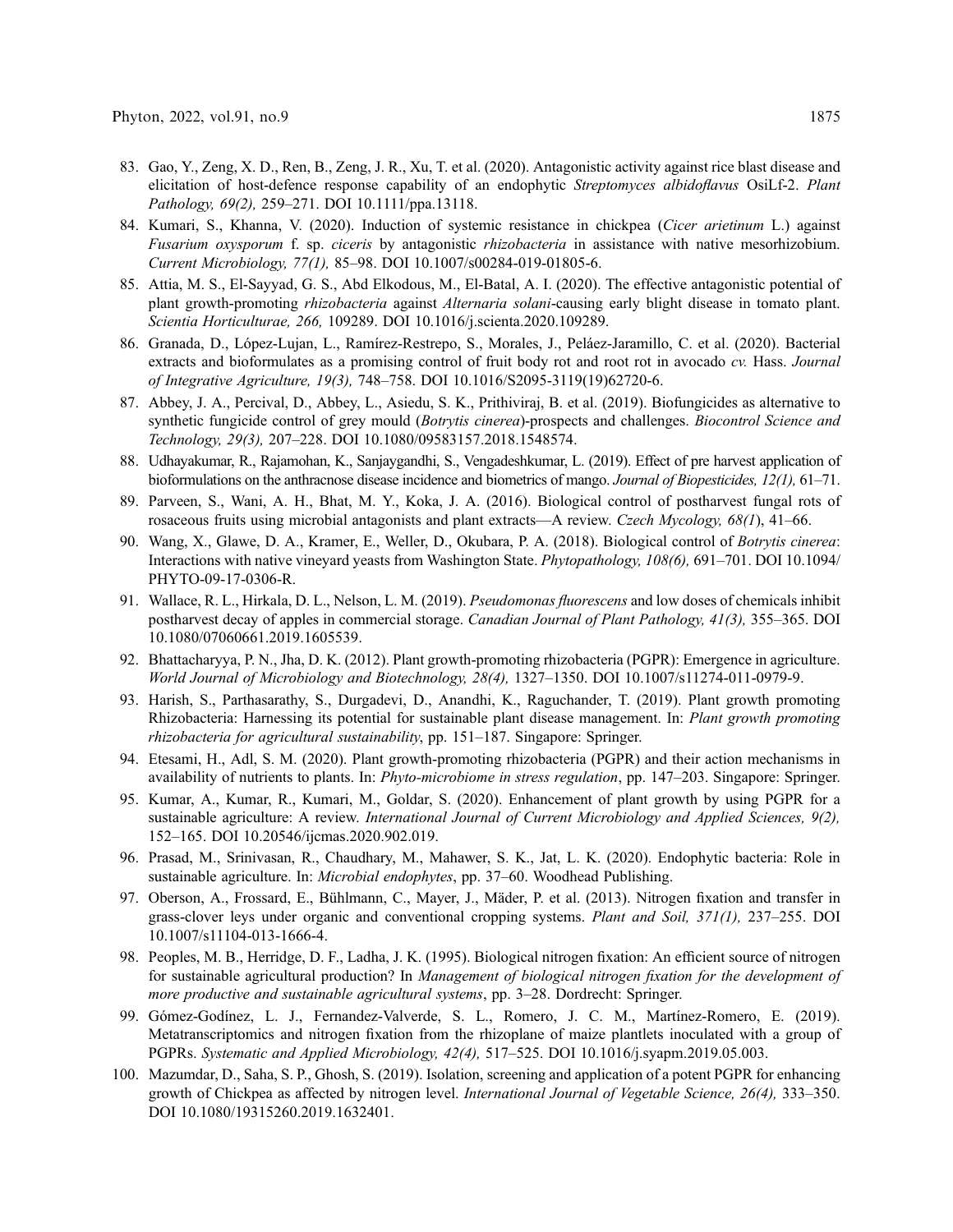- <span id="page-17-0"></span>101. Saia, S., Aissa, E., Luziatelli, F., Ruzzi, M., Colla, G. et al. (2020). Growth-promoting bacteria and arbuscular mycorrhizal fungi differentially benefit tomato and corn depending upon the supplied form of phosphorus. Mycorrhiza, 30(1), 133–147. DOI [10.1007/s00572-019-00927-w.](http://dx.doi.org/10.1007/s00572-019-00927-w)
- <span id="page-17-1"></span>102. Jha, C. K., Saraf, M. (2015). Plant growth promoting Rhizobacteria (PGPR): A review. Journal of Agricultural Research, 5, 108–119.
- <span id="page-17-2"></span>103. Pii, Y., Mimmo, T., Tomasi, N., Terzano, R., Cesco, S. et al. (2015). Microbial interactions in the rhizosphere: Beneficial influences of plant growth-promoting rhizobacteria on nutrient acquisition process. A review. Biology and Fertility of Soils, 51(4), 403–415. DOI [10.1007/s00374-015-0996-1](http://dx.doi.org/10.1007/s00374-015-0996-1).
- <span id="page-17-3"></span>104. Gusain, P., Bhandari, B. (2019). Rhizosphere associated PGPR functioning. Journal of Pharmacognosy and Phytochemistry, 8, 1181–1191.
- <span id="page-17-4"></span>105. Banerjee, A., Roychoudhury, A. (2019). The regulatory signaling of gibberellin metabolism and its crosstalk with phytohormones in response to plant abiotic stresses. In: Plant signaling molecule, pp. 333–339. Woodhead Publishing. DOI [10.1016/B978-0-12-816451-8.00020-4](http://dx.doi.org/10.1016/B978-0-12-816451-8.00020-4).
- <span id="page-17-5"></span>106. Mihaljević, S., Milanović, J., Oklestkova, J., Novák, O. (2020). The role of phytohormones in plant-viroid interactions. In: Applied plant biotechnology for improving resistance to biotic stress, pp. 321–342. Elsevier.
- <span id="page-17-6"></span>107. Zerrouk, I. Z., Rahmoune, B., Khelifi, L., Mounir, K., Baluska, F. et al. (2019). Algerian Sahara PGPR confers maize root tolerance to salt and aluminum toxicity via ACC deaminase and IAA. Acta Physiologiae Plantarum, 41(6), 91. DOI [10.1007/s11738-019-2881-2.](http://dx.doi.org/10.1007/s11738-019-2881-2)
- <span id="page-17-7"></span>108. Imriz, G., Özdemir, F., Karaca, M. S., Taş, M. N., Topal, I. et al. (2020). Biological control potential of rhizosphere bacteria with ACC-deaminase activity against Fusarium culmorum in wheat. Zemdirbyste-Agriculture, 107(2), 105–112. DOI [10.13080/z-a.2020.107.014](http://dx.doi.org/10.13080/z-a.2020.107.014).
- <span id="page-17-8"></span>109. Nascimento, F. X., Tavares, M. J., Franck, J., Ali, S., Glick, B. R. et al. (2019). ACC deaminase plays a major role in Pseudomonas fluorescens YsS6 ability to promote the nodulation of Alpha-and Betaproteobacteria rhizobial strains. Archives of Microbiology, 201(6), 817–822. DOI [10.1007/s00203-019-01649-5](http://dx.doi.org/10.1007/s00203-019-01649-5).
- <span id="page-17-9"></span>110. Upadhayay, J., Rana, M., Juyal, V., Bisht, S. S., Joshi, R. (2020). Impact of pesticide exposure and associated health effects. In: Pesticides in crop production: Physiological and biochemical zoology, pp. 69-88.
- <span id="page-17-10"></span>111. Tripathi, S., Srivastava, P., Devi, R. S., Bhadouria, R. (2020). Influence of synthetic fertilizers and pesticides on soil health and soil microbiology. Agrochemicals Detection, Treatment and Remediation, 25–54. DOI [0.1016/](http://dx.doi.org/0.1016/B978-0-08-103017-2.00002-7) [B978-0-08-103017-2.00002-7.](http://dx.doi.org/0.1016/B978-0-08-103017-2.00002-7)
- <span id="page-17-11"></span>112. Muhammad, H., Wei, T., Cao, G., Yu, S., Ren, X. et al. (2021). Study of soil microorganisms modified wheat straw and biochar for reducing cadmium leaching potential and bioavailability. Chemosphere, 273, 129644. DOI [10.1016/j.chemosphere.2021.129644](http://dx.doi.org/10.1016/j.chemosphere.2021.129644).
- <span id="page-17-12"></span>113. Kumari, M., Thakur, I. S. (2018). Biochemical and proteomic characterization of Paenibacillus sp. ISTP10 for its role in plant growth promotion and in rhizostabilization of cadmium. Bioresource Technology, 3, 59–66. DOI [10.1016/j.biteb.2018.06.001.](http://dx.doi.org/10.1016/j.biteb.2018.06.001)
- <span id="page-17-13"></span>114. Pramanik, K., Mitra, S., Sarkar, A., Maiti, T. K. (2018). Alleviation of phytotoxic effects of cadmium on rice seedlings by cadmium resistant PGPR strain *Enterobacter aerogenes* MCC 3092. Journal of Hazardous Materials, 351, 317–329. DOI [10.1016/j.jhazmat.2018.03.009](http://dx.doi.org/10.1016/j.jhazmat.2018.03.009).
- <span id="page-17-14"></span>115. Syed-Ab-Rahman, S. F., Carvalhais, L. C., Chua, E. T., Chung, F. Y., Moyle, P. M. et al. (2019). Soil bacterial diffusible and volatile organic compounds inhibit *Phytophthora capsici* and promote plant growth. Science of the Total Environment, 692, 267–280. DOI [10.1016/j.scitotenv.2019.07.061.](http://dx.doi.org/10.1016/j.scitotenv.2019.07.061)
- <span id="page-17-15"></span>116. Santoro, M. V., Bogino, P. C., Nocelli, N., Cappellari, L. D. R., Giordano, W. F. et al. (2016). Analysis of plant growth-promoting effects of fluorescent Pseudomonas strains isolated from Mentha piperita rhizosphere and effects of their volatile organic compounds on essential oil composition. Frontiers in Microbiology, 7, 1085. DOI [10.3389/fmicb.2016.01085.](http://dx.doi.org/10.3389/fmicb.2016.01085)
- <span id="page-17-16"></span>117. Gouda, S., Kerry, R. G., Das, G., Paramithiotis, S., Shin, H. S. et al. (2018). Revitalization of plant growth promoting rhizobacteria for sustainable development in agriculture. Microbiological Research, 206, 131–140. DOI [10.1016/j.micres.2017.08.016.](http://dx.doi.org/10.1016/j.micres.2017.08.016)